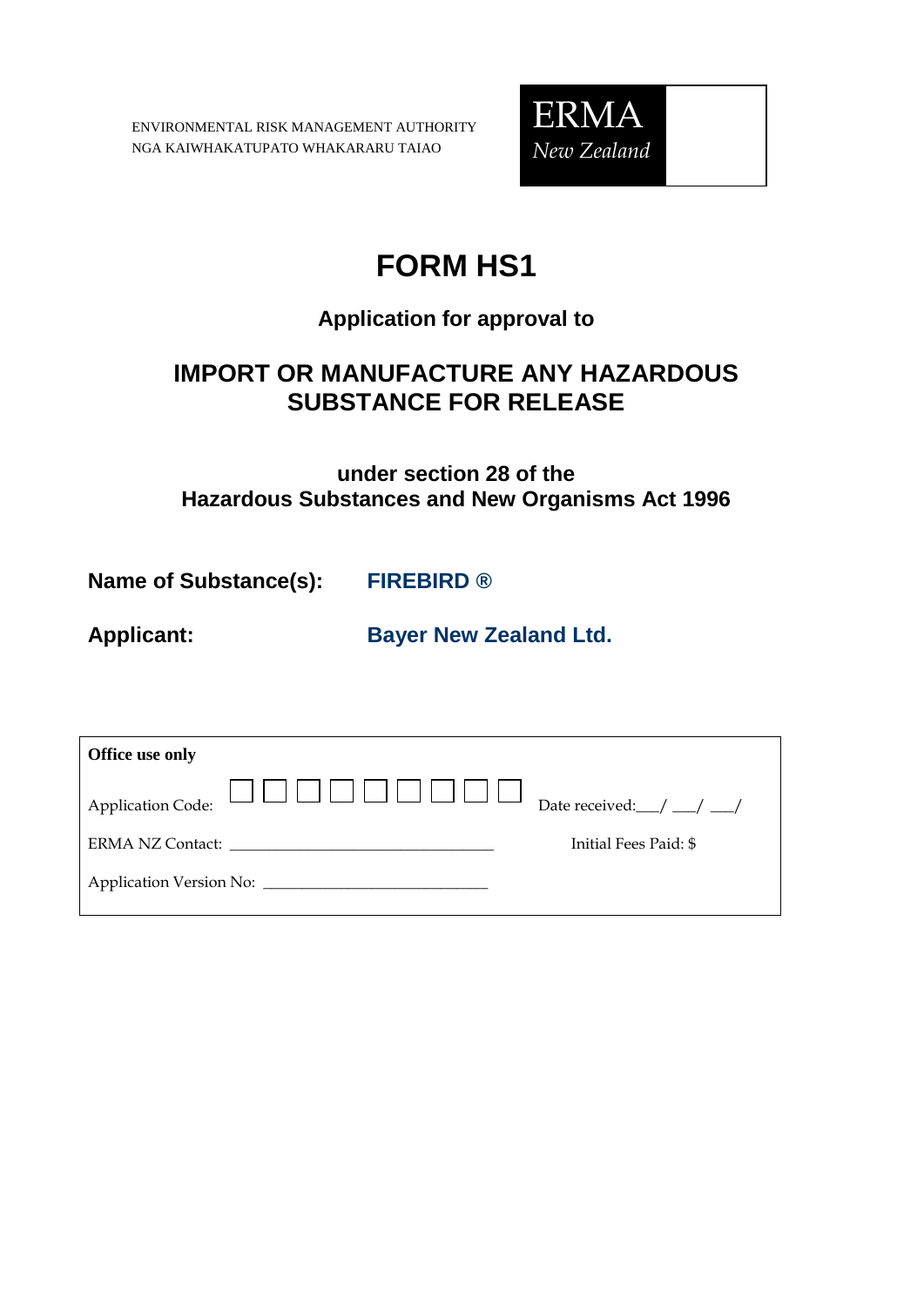### **FIREBIRD**

### **Schedule of Appendices**

| $\mathbf{A}$ | Formulated product: Summary of toxicology / metabolism                         |
|--------------|--------------------------------------------------------------------------------|
| B            | Flufenacet (FOE 5043) Summary of tox/metabolism, inc. ADI, AOEL calcn.s        |
| $\mathbf C$  | Flufenacet (FOE 5043) Summary of Ecotoxicity studies                           |
| D            | Flufenacet (FOE 5043): Fate and Behaviour in the Environment (Summaries)       |
| E            | Diflufenican (AE F088657) : Summary of tox/ metabolism, inc. ADI, AOEL calcn.s |
| $\mathbf F$  | Diflufenican (AE F088657): Summary of Ecotoxicity studies                      |
| G            | Diflufenican (AE F088657): Fate and Behaviour in the Environment (Summaries)   |
| H            | <b>Formulation &amp; Excipients [ CONFIDENTIAL FILE ]</b>                      |
|              |                                                                                |
|              |                                                                                |
|              |                                                                                |
|              |                                                                                |

.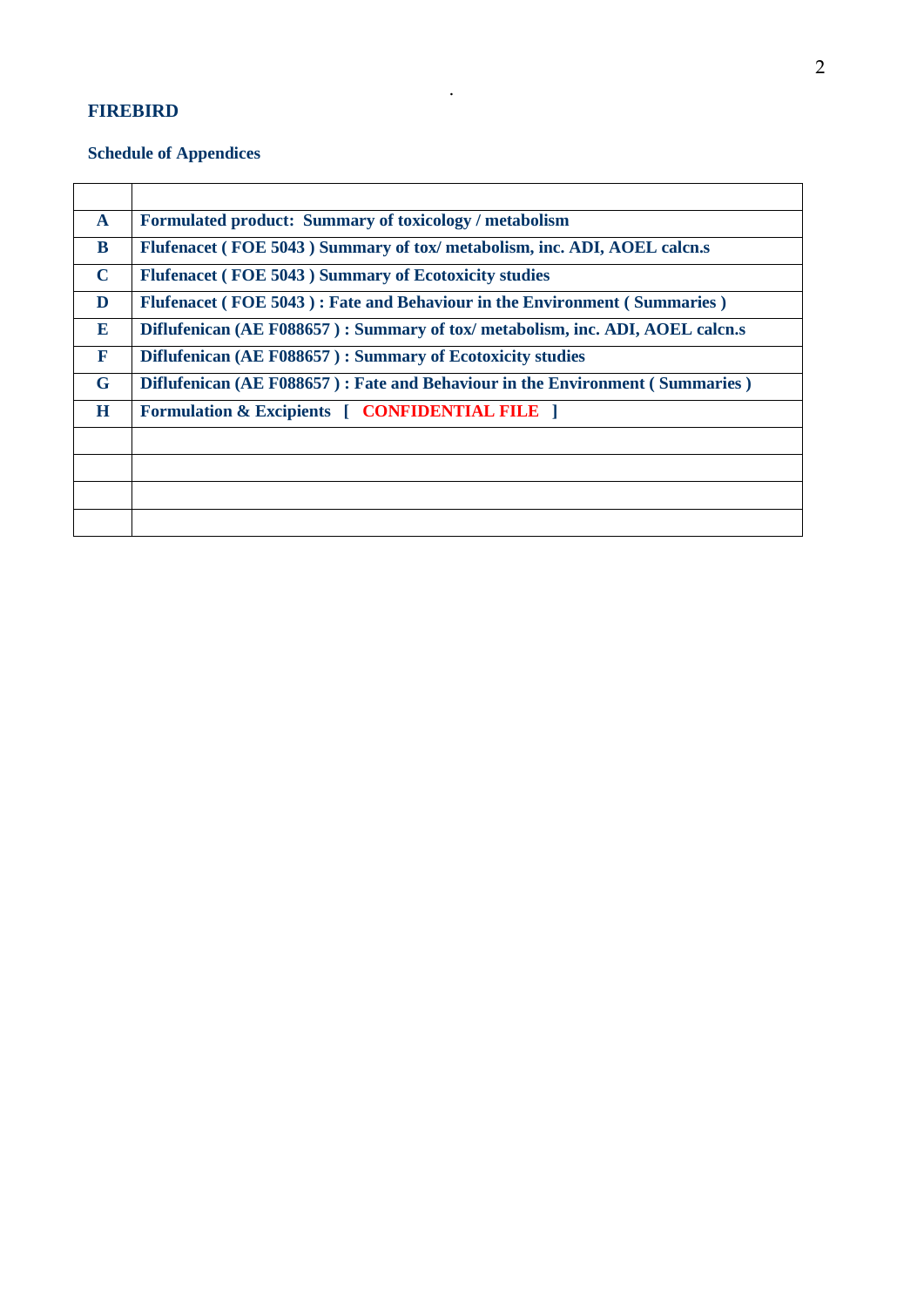**1.1 Name and postal address in New Zealand of the organisation making the application:**

| Name:    | Bayer New Zealand Ltd.                                           |
|----------|------------------------------------------------------------------|
| Address: | P.O. Box 2825 Auckland, and P.O. Box 11332 Sockburn CHRISTCHURCH |
| Phone:   | $[09]$ 443 3093 and $[03]$ 348 5597                              |
| Fax:     | [09] 443 1194 and [03] 348 4016                                  |

**1.2 The applicant's location address in New Zealand (if different from above):**

Street Address: 3, Argus Place, Glenfield, AUCKLAND

#### **1.3 Name of the contact person for the application:**

| Name:                                                                                   | Max Moore, Technical & Regulatory Affairs Manager                  |                                          |
|-----------------------------------------------------------------------------------------|--------------------------------------------------------------------|------------------------------------------|
| Address:<br>Bayer New Zealand Ltd<br>P.O. Box 11332,<br>Sockburn<br><b>CHRISTCHURCH</b> | <b>Registration consultant:</b><br>Richard Paxman<br>81 Pah Road   |                                          |
|                                                                                         |                                                                    | Cockle Bay<br><b>AUCKLAND</b>            |
| Phone:<br>Fax:<br>Email:                                                                | [03] 348 5597<br>$[03]$ 348 4016<br>max.moore@bayercropscience.com | Tel. (09) 535 0120<br>Fax. (09) 535 0120 |
|                                                                                         |                                                                    | e-mail: Paxmanr@xtra.co.nz               |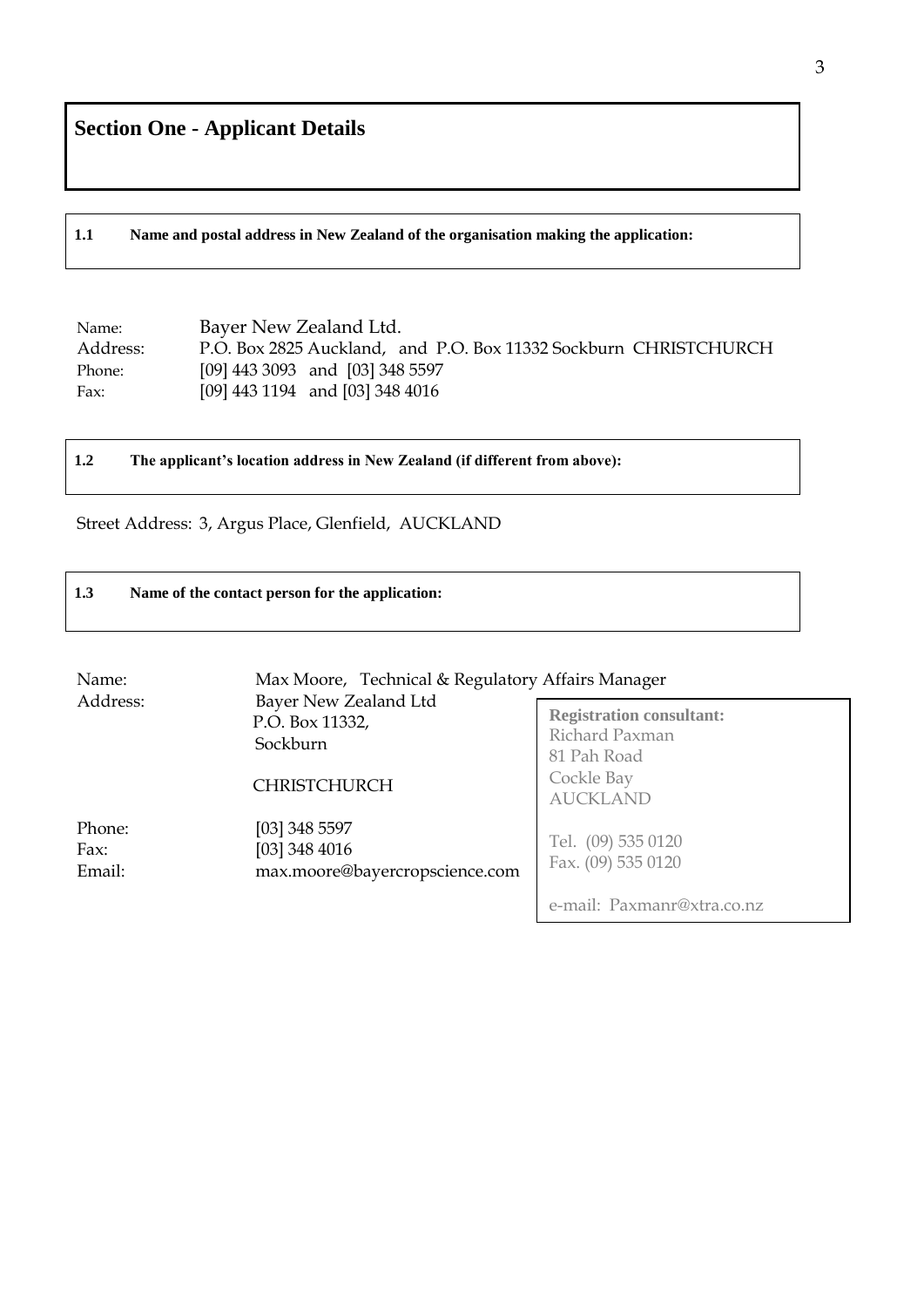### **Section Two - Application Type and Related Approvals Required**

#### **2.1 Is the information in this application relevant to import, manufacture or both:**

• Import only? **Yes**

• If import only, indicate whether or not manufacture is likely in New Zealand **No** [ Unlikely ever to be economically justified ]

**2.2 If the information in the application relates to manufacture in New Zealand, provide information on the proposed manufacturing process and any alternatives**

Not applicable

#### **2.3 If you have reasons for not providing detailed information in this application, explain what they are and provide some justification.**

#### **2.4 If this substance(s) needs an approval under any other legislation, has an application for this approval been made ? ( Optional) ( See comments under "Section 2.4 of Form" in the User Guide.**

#### **Name of Approval Application made**

Agricultural Compounds and Veterinary Medicines Act 1997 Yes Food Act 1981 Yes [ via ACVMG] Medicines Act 1981 No N/A Chemical Weapons (Prohibition) Act 1996 No N/A Radiation Protection Act 1965 No N/A Biosecurity Act 1993 No N/A Resource Management Act 1991 No N/A Other (please specify No N/A

4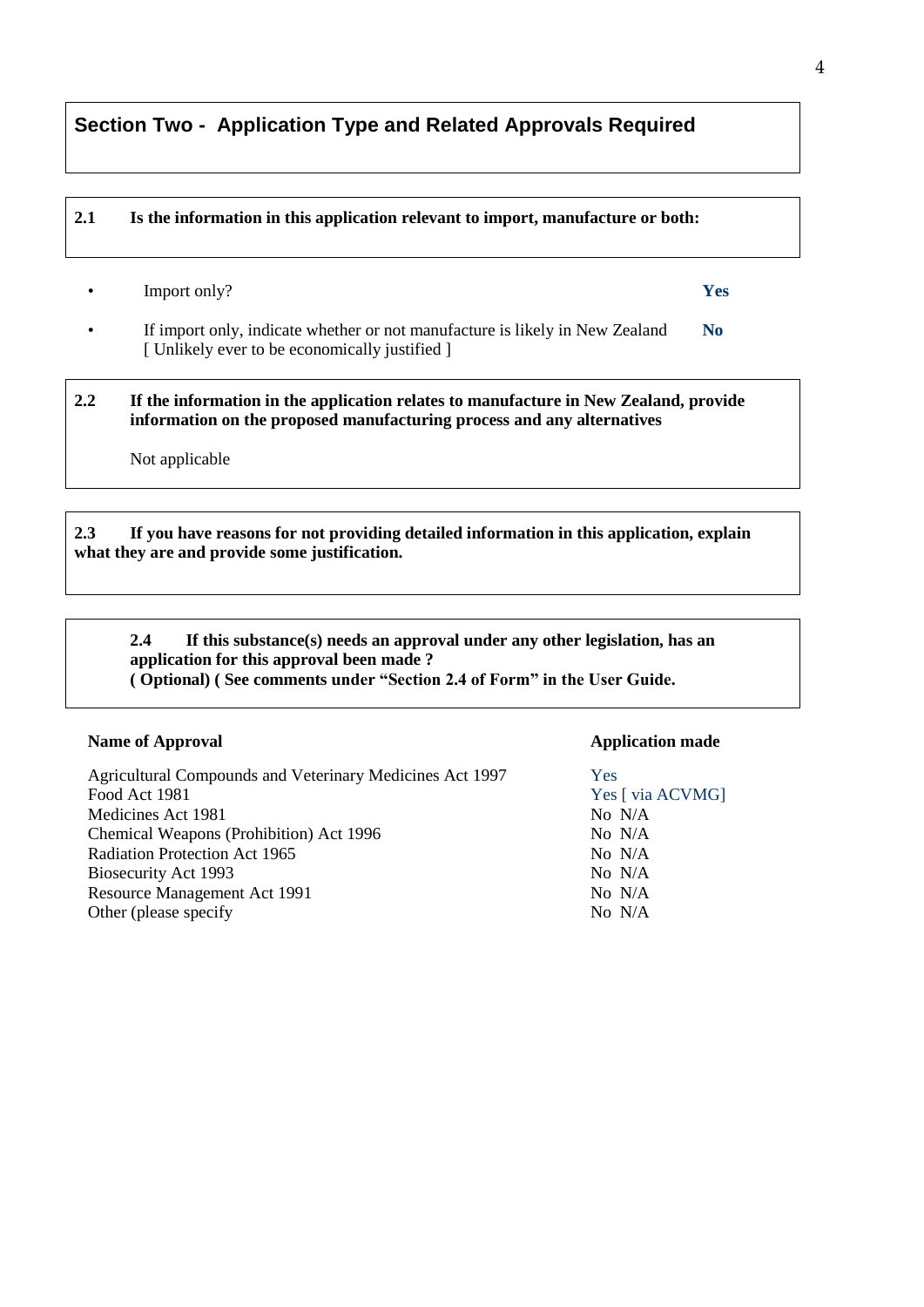### **Section Three - Information on the Substance(s)**

# **3.1 State the unequivocal identification of the substance(s).** Firebird is a herbicide containing 400 g/litre flufenacet, plus 200 g/litre diflufenican, in the form of a suspension concentrate. **Flufenacet** [ for diflufenican see following page ] • Chemical Name (CA)  $N-(4-fluorophenyl)-N-(1-methylethyl)-2-[[5-d]$ (trifluoromethyl)-1,3,4-thiadiazol-2-yl]oxy]acetamide • Chemical Name (IUPAC) 4′-fluoro-N-isopropyl-2-[5-(trifluoromethyl)-1,3,4thiadiazol-2-yloxy]acetanilide • Common Name flufenacet<br>• Synonyms FOE 5043 • Synonyms FOE 504<br>• Trade Names Firebird • Trade Names • CAS Registry Number 142459-58-3 • Molecular Formula  $C_{14}H_{13}F_4N_3O_2S$ <br>• Molecular weight: 363.3 g/mol Molecular weight:  $F$ CH<sub>2</sub>  $-CH<sub>2</sub>$ CН3 Structural Formula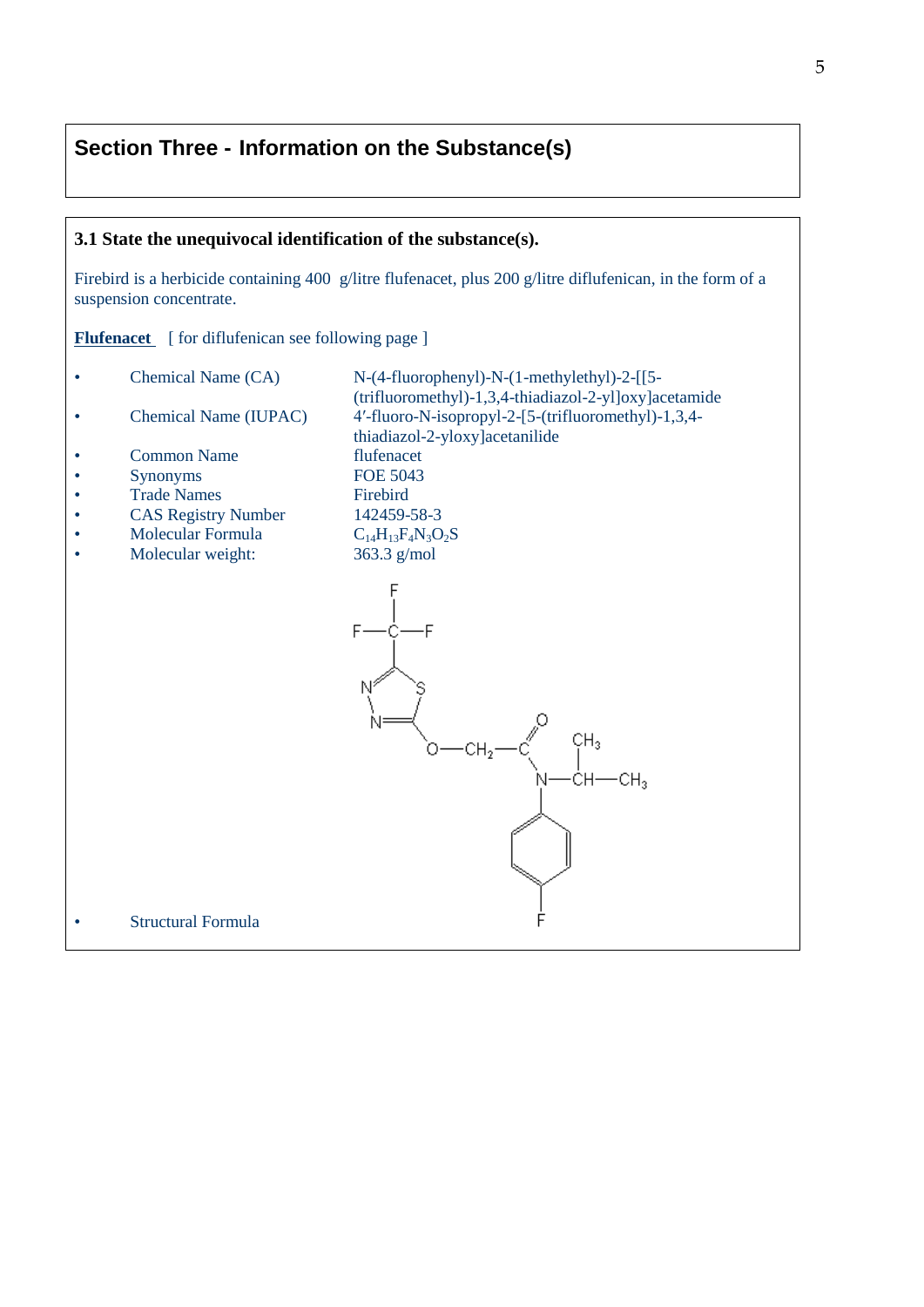#### **3.1 State the unequivocal identification of the substance(s).**

Firebird is a herbicide containing 400 g/litre flufenacet, plus 200 g/litre diflufenican, in the form of a suspension concentrate.

**Diflufenican** [ for flufenacet see previous page ]

- **Chemical Name (CA)** *N*-(2,4-difluorophenyl)-2-[3-(trifluoromethyl)phenoxy] -3-pyridinecarboxamide
- Chemical Name (IUPAC) 2′,4′-difluoro-2-(α,α,α-trifluoro-*m*-tolyloxy)nicotinanilide Common Name diflufenican
- 
- Synonyms The name "diflufenicanil" is used in France.<br>Trade Names Firebird M&B 38544, AE F088657, RPA 5 • Trade Names Firebird M&B 38544, AE F088657, RPA 590339
- CAS Registry Number 83164-33-4<br>
Molecular Formula  $C_{19}H_{11}F_5N_2O_2$
- 
- Molecular Formula  $C_{19}H_{11}F_5N_2C$ <br>Molecular weight: 394.3 g/mol Molecular weight:
- Structural Formula



http://www.dive.afssa.fr/agritox/php/sa.php?source=RPA&sa=505 http://www.efsa.eu.int/EFSA/PRAPER\_Conclusion/praper\_diflufenican\_04\_eval\_table\_rev\_2- 1\_public.pdf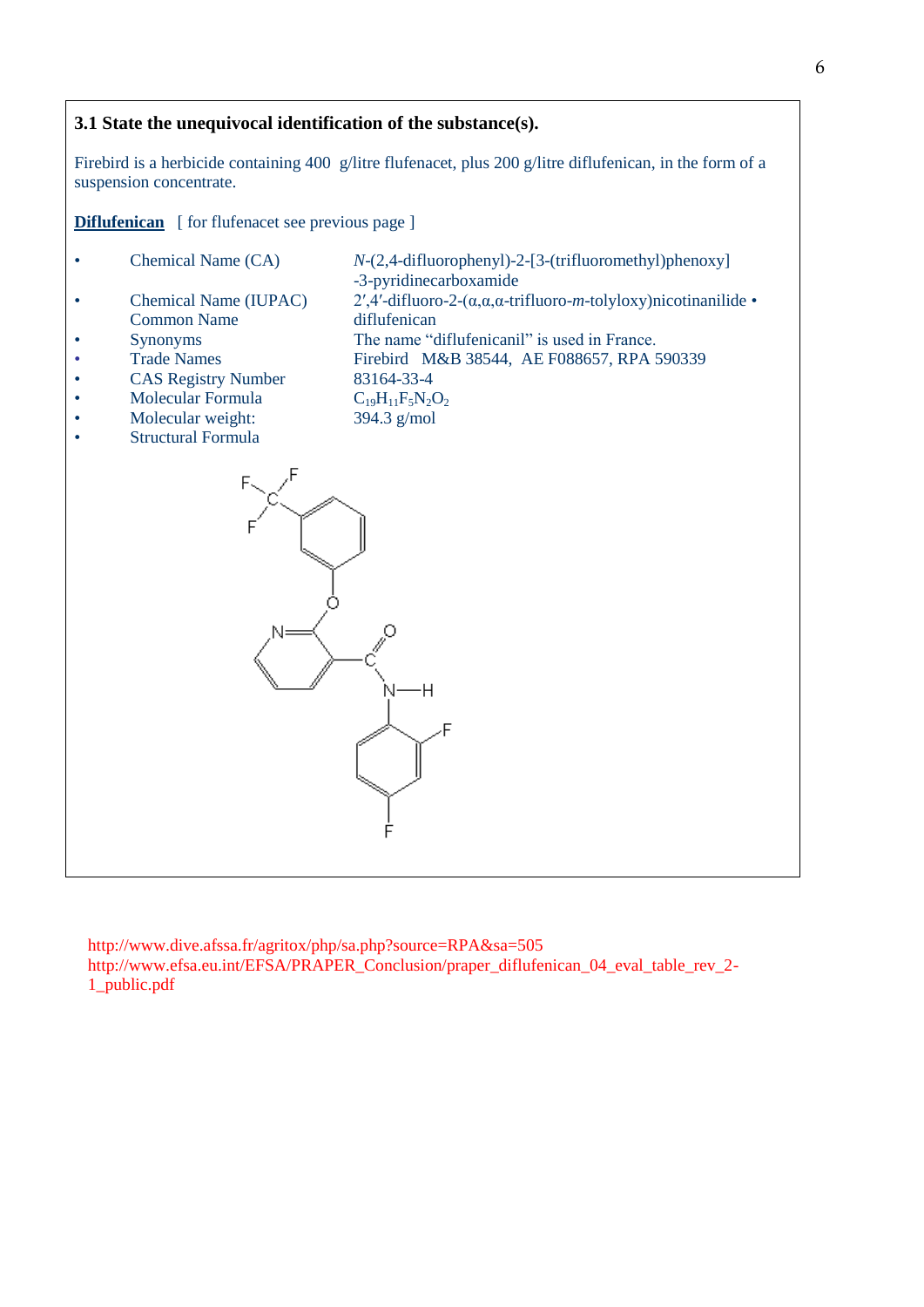**3.2 Provide information on the chemical and physical properties of the substance i.e. the formulated product**

#### **Physical and Chemical properties of Firebird 600 SC [ formulated product ]**

| <b>Appearance:</b>      | White / beige liquid suspension                                                         |  |
|-------------------------|-----------------------------------------------------------------------------------------|--|
| Odour:                  | Weak characteristic odour                                                               |  |
| $\mathbf{p}$ H:         | ca. $5.0 - 6.0$ at $20^{\circ}$ C (undiluted)                                           |  |
| <b>Vapour pressure:</b> | 90 µPa at 20 °C - Method : OECD 104 (flufenacet)                                        |  |
| <b>Vapour pressure:</b> | $4.25 \times 10^{-3}$ mPa at 25 °C (diflufenican)                                       |  |
| <b>Boiling point:</b>   | $>100^{\circ}$ C                                                                        |  |
| <b>Solubility:</b>      | Miscible in water (forms a suspension)                                                  |  |
| <b>Density:</b>         | Ca. 1.24 g/cm <sup>3</sup> at 20 $\degree$ C                                            |  |
| <b>Flash Point:</b>     | No flash point up to the boiling point. $> 100^{\circ}$ C                               |  |
| <b>Flammability</b>     | Non flammable                                                                           |  |
|                         | <b>Partition coefficient</b> (octanol/water): flufenacet: $log P : 3.2$ at 24 °C        |  |
|                         | <b>Partition coefficient</b> (octanol/water): diflufenican: $log P : 4.2$ (pH 7, 20 °C) |  |
| <b>Corrosive:</b>       | Not considered to be corrosive.                                                         |  |
| <b>Oxidising:</b>       | Not considered to be an oxidiser                                                        |  |
|                         |                                                                                         |  |

**3.3 Provide information on the hazardous properties of the substance(s).**

#### **Physical and Chemical properties of Firebird 600 SC [ formulated product ]: Impact on Hazard Classification:**

| Explosive          | Not triggered [see Sec. 3.2] |
|--------------------|------------------------------|
| Flammable          | Not triggered [see Sec. 3.2] |
| Oxidising          | Not triggered [see Sec. 3.2] |
| Metallic corrosive | Not triggered [see Sec. 3.2] |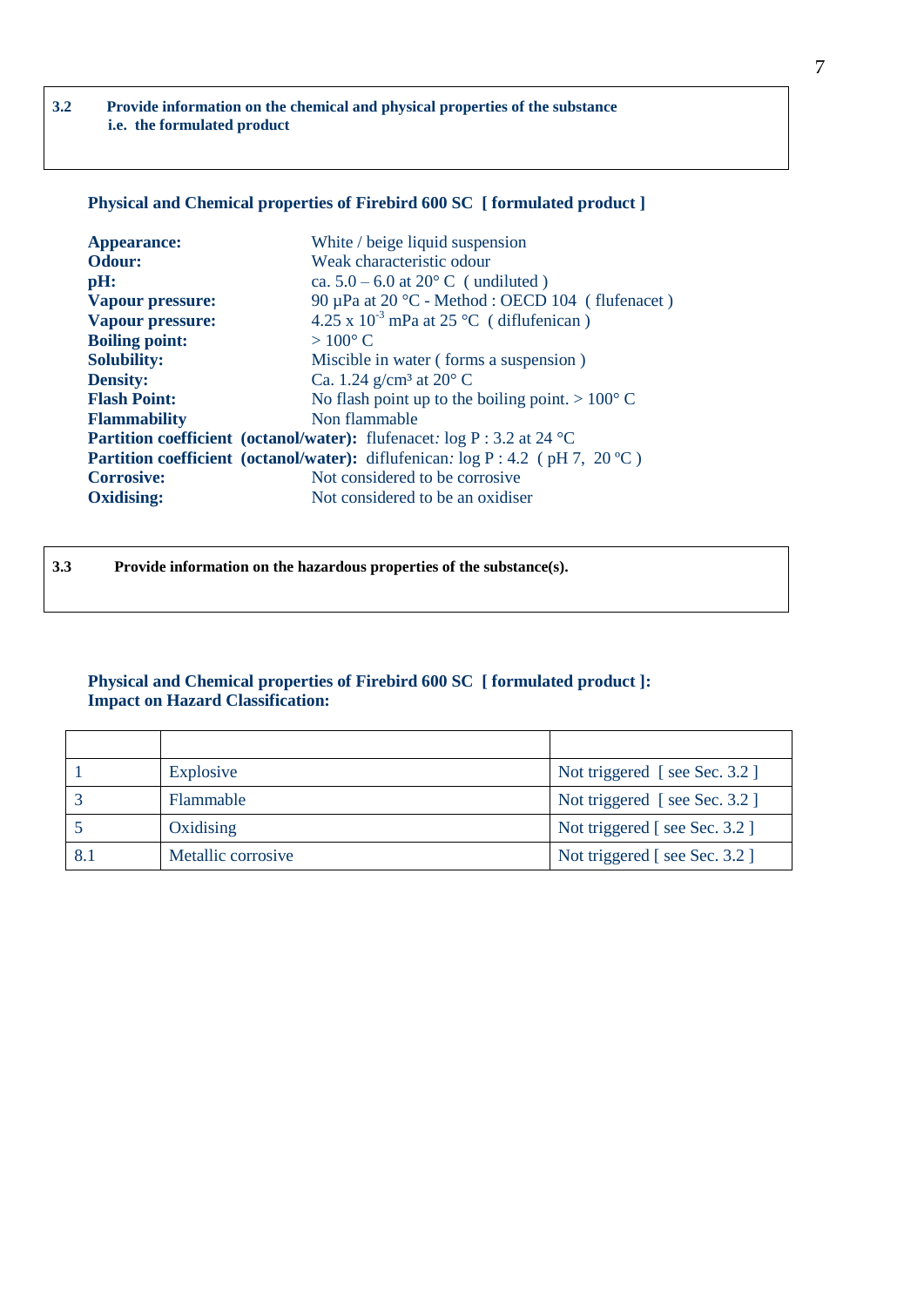### **Acute toxicity: Firebird 600 SC [ formulated product ]**

### **Summary of end points**

| Acute oral LD50:       | $< 2000$ mg/kg b.w. : rat   |
|------------------------|-----------------------------|
| Acute dermal LD50:     | $> 4,000$ mg/ kg b.w. : rat |
| Acute inhalation LC50: | $<$ 2,078 mg/m3 : rat       |
| Skin irritation:       | Non irritant                |
| Eye irritation:        | Non irritant                |
| Skin sensitisation     | Sensitiser $(M & K)$        |

#### **Ref: Appendix A**

#### **Impact on Hazard classification**

| 6.1 | <b>Acute toxicity</b> | Triggered: see above     | 6.1 D |
|-----|-----------------------|--------------------------|-------|
| 6.3 | Skin irritation       | Not triggered: see above |       |
| 6.4 | Eye irritation        | Not triggered: see above |       |
| 6.5 | <b>Sensitisation</b>  | Triggered: see above     | 6.5 B |
| 8.2 | Skin corrosive        | Not triggered: see above |       |
| 8.3 |                       | Not triggered: see above |       |

### **Systemic Toxicity of the active ingredients**

#### **1. Flufenacet**

#### **( For more detail see Appendix A, for full reports of each study see disks )**

#### **Summary of Short-term Toxicity Studies**

In subchronic oral studies in rats, mice, and dogs, the main target organs affected by exposure to FOE 5043 were brain, thyroid, liver, kidney, and spleen as indicated by changes in clinical chemistries, organ weights and/or histopathological findings. The comparative species differences in toxicological profile, find the rat and the mice similar in primary and secondary target organs, but a sensitivity of certain cell types was observed in the dog as evidenced by histopathological lesions of vacuoles in the brain. Alterations in circulating serum thyroid hormones (thyroxine- $T_4$  and triiodothyronine- $T_3$ ) were observed in each species and were considered indicative of hepatic interference. Primary hematological parameters affected by treatment in each species included changes in erythrocytes, platelets, hemoglobin, and hematocrit concentrations. Histopathological findings generally correlated with alterations in organ weights. A decrease in body weight gain was observed in rats and mice.

In a subacute dermal toxicity study in rats, findings included a decrease in thyroxine  $(T_4)$  and free thyroxine (FT4) levels, an increase in liver weights, and histopathological findings for the liver. A high-dose recovery group treated similarly with FOE 5043 demonstrated a complete recovery from all responses to treatment by two weeks after the final application.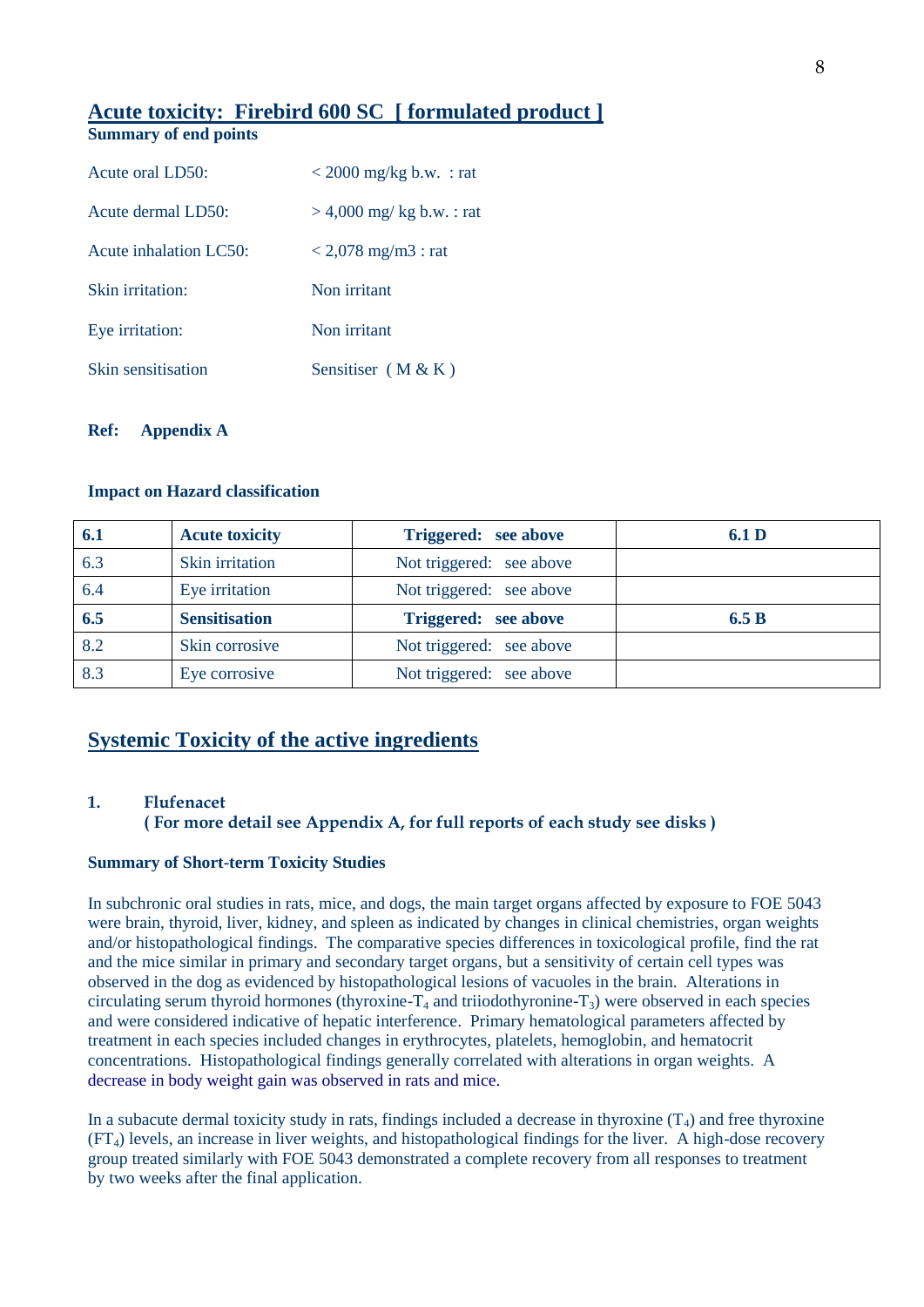#### **Summary of Genotoxicity Testing**

Mutagenicity studies with FOE 5043 were consistently negative. Point mutation assays in bacteria and mammalian cells revealed no evidence of mutagenic potential. In vitro and in vivo cytogenetic studies revealed no evidence of clastogenicity, and an unscheduled DNA synthesis assay using primary rat hepatocytes revealed no evidence of genotoxic activity. Thus, FOE 5043 is not mutagenic, clastogenic or genotoxic.

#### **Summary of Chronic Toxicity / Oncogenicity Studies**

Evidence of toxicity from exposure to FOE 5043 was observed in chronic feeding studies on mice, rats and dogs. In the oncogencity mouse study, findings included an increased blood methemoglobin content and ocular cataracts.

For rats and dogs, the toxicological response could be broadly characterized as involving structural and/or functional alterations in liver-, kidney-, hematologic/spleen-, and thyroid-related endpoints. The liver was considered the primary target organ with increases in organ weight, cell size and number, and/or associated hepatic parameters. Hepatocytomegaly was exhibited in both species exposed to higher doses of FOE 5043. The FOE 5043-induced liver changes would appear to be fundamentally adaptive in nature as the organism's principal metabolic organ responds to physiological need to clear, biotransform, and excrete a xenobiotic.

The hematological profile of the rats and dogs indicated a mild anemia for animals at higher dose levels. Thyroid involvement was noted in both species by an increase in thyroid organ weights, and for dogs, a decrease in thyroxine  $(T_4)$  and triiodothyronine  $(T_3)$  levels. The lower levels of exposure used in the chronic rat study, as compared to the subchronic bioassy, suggested a dose >800 ppm (highest dose tested) was necessary for a broader and more significant toxicological response in this tissue. The thyroid organ changes resulting from exposure to FOE 5043 are likely to be a secondary effect in response to hepatic induction.

Ophthalmological findings noted in the rat included cataracts and ocular scleral mineralization. For dogs, eye effects included minimal to moderate vacuolization of the ciliary body epithelium and cystic vacuolization of the peripheral optic retina.

In dogs, specialized testing such as computerized electrocardiograms, clinical neurological examinations, and quantitative electroencephalography revealed a number of compound-related effects.

Renal pelvic epithelial hyperplasia was observed in the kidneys of rats and dogs. A minimal to moderate axonopathy was noted in the brain, spinal cord and sciatic nerve of dogs.

No evidence of an oncogenic potential of FOE 5043 was found in the long-term feeding studies in rats and mice.

#### **Summary of Reproductive and Developmental Toxicity Studies**

The reproductive toxicity of FOE 5043 was studied in a 2-generation study in rats and developmental toxicity studies in rats and rabbits.

Dietary levels up to and including 500 ppm, the highest dose tested, had no effect on reproduction when fed to rats over a period of 2 generations. In parental animals, there was a compound-related reduction in body weights for P generation females during the pre-mating phase. Other effects accuring in the P and  $F_1$ generation adults included increased absolute and relative liver weights and histopathological changes in the liver. The NOELs obtained for overall and reproductive toxicity were 20 and 500 ppm, respectively.

In an oral developmental toxicity study in rats, developmental effects were observed at 125 mg/kg bw/day (highest dose tested) as demonstrated by decreased fetal body weights, and increased incidences of delayed ossification and skeletal variation. These effects were correlated with a reduction in body weight and food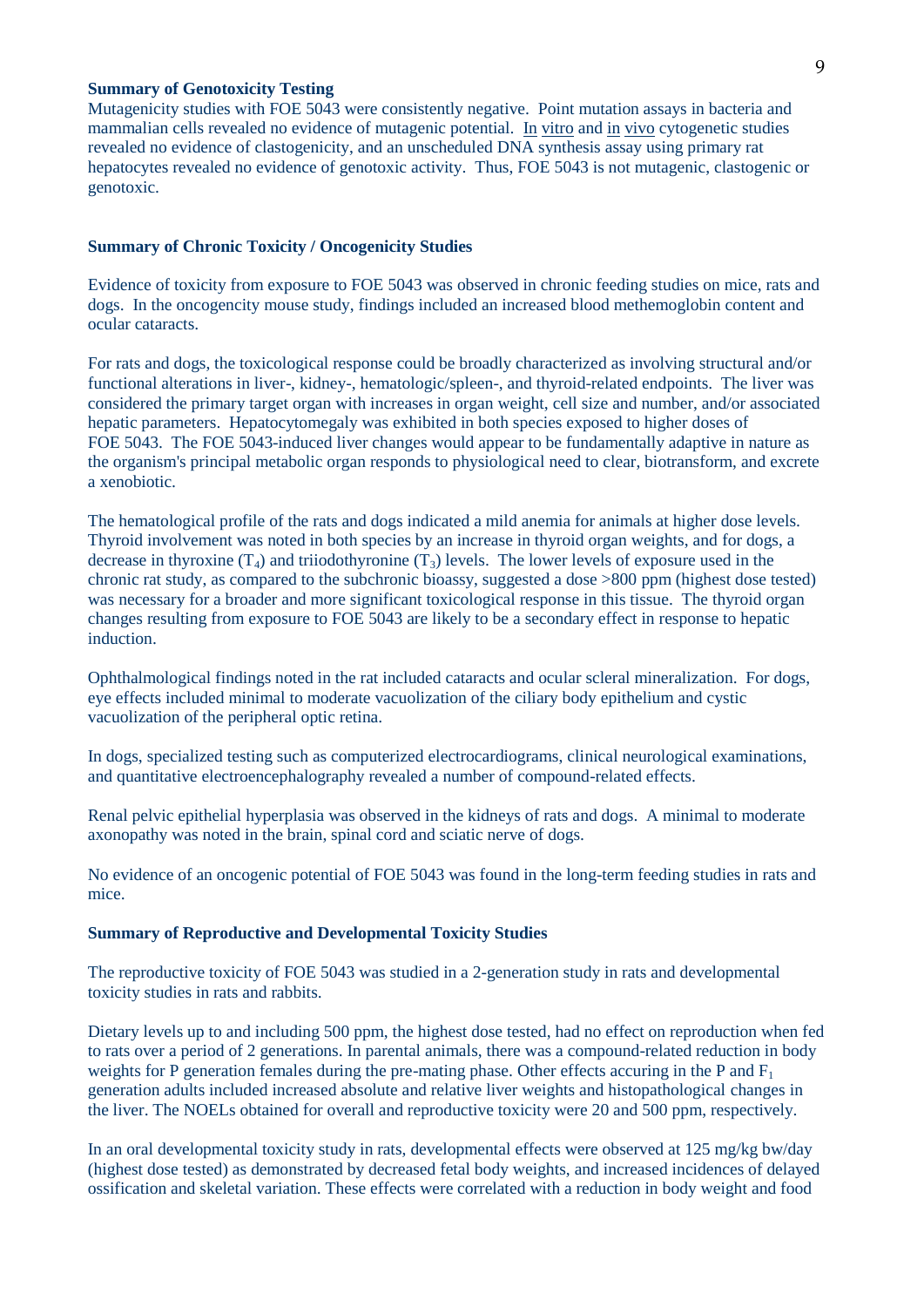consumption in dams at 125 mg/kg bw/day. The NOEL for both maternal and developmental toxicity in the rat via oral administration was 25 mg/kg bw/day.

In an oral rabbit developmental toxicity study, developmental effects occurred at doses of 125 and 200 mg/kg bw/day. Effects included reduced fetal weights, and increased incidences of delayed ossification and skeletal variation. Maternal toxicity was exhibited by clinical signs, reduced body weight gain during treatment, and an increase incidence of histopathological changes in the liver. The NOELs established in the rabbit for maternal and developmental toxicity by oral administration were 5 and 25 mg/kg bw/day, respectively.

Overall, it can be concluded that FOE 5043 is not a reproductive or developmental toxicant. The developmental effects observed were restricted to the higher dose levels which produced overt maternal toxicity.

#### **Summary on Studies with Metabolites and Neurotoxicity Screening Studies**

Thiadone (FOE 6457), a metabolite of FOE 5043, was tested for its acute oral toxicity in rats. Although, LD<sub>50</sub> values were not specifically determined, the author of the report concluded that thiadone (FOE 6457) is more toxic by the oral route of exposure than its parent compound, FOE 5043.

FOE 5043 has been investigated in acute and subchronic oral neurotoxicity screening studies using rats. In an acute neurotoxicity screening study, all clinical and neurobehavioral effects observed following administration of a single dose of FOE 5043 were abscribed to acute systemic toxicity. Complete recovery occurred in surviving animals with the exception of urine stains which persisted till termination in females. There were no correlative micropathologic findings to indicate any evidence of an adverse effect on the nervous system. In a subchronic neurotoxicity screening study, a dose-related increase in evidence of neurotoxicity was demonstrated following dietary exposure of FOE 5043. Compound-related effects in the functional observation battery and motor activity assessments were evident in animals treated at higher concentrations. These findings were correlated with microscopic lesions (swollen axons) observed in the brain and spinal cord. These effects, however, occurred only at exposure levels that produced substantial evidence of systemic toxicity as demonstrated in a separate subchronic feeding study (Christenson and Wahle, 1995b) in which tissue damage involving liver-, kidney,- hematologic/spleen- and thyroid-related endpoints was observed at similar high dietary levels. Thus, the results of these studies taken collectively suggest that an increased incidence of axonal swelling occurred in animals exposed to high levels of FOE 5043 which saturate metabolic pathways.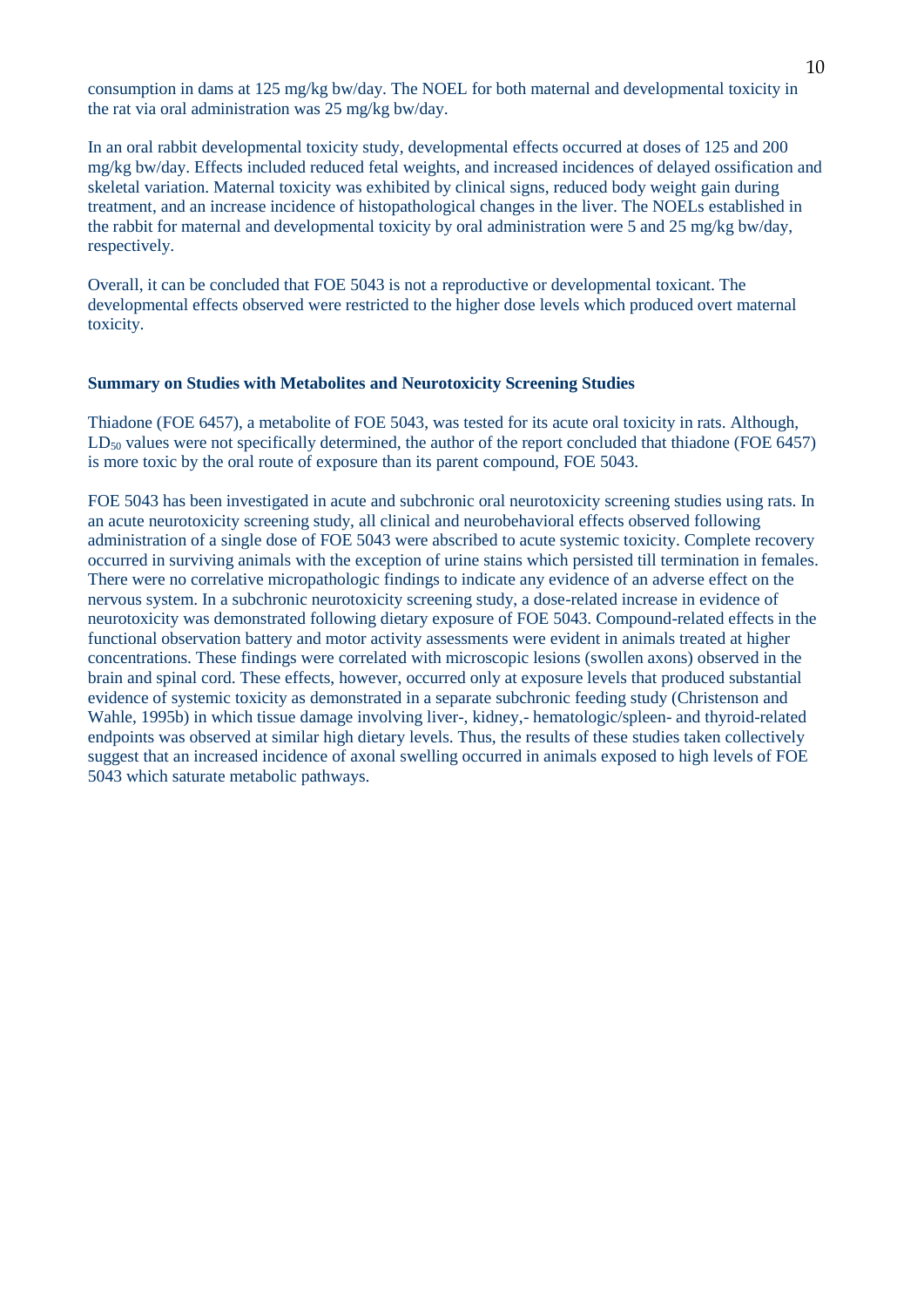| Study Type          | <b>Test Species</b>  | Result Obtained*                             |
|---------------------|----------------------|----------------------------------------------|
| oral, 90 days       | rat                  | NOEL: 25 ppm $(1.7 \text{ mg/kg bw/day})^1$  |
|                     | $\log$               | NOEL: 50 ppm (1.67 mg/kg bw/day)             |
| dermal,             | rat                  | NOEL: 20 mg/kg bw/day                        |
| 17-18 x 6 h/day     |                      |                                              |
| mutagenicity        | bacteria             | negative $(1 \text{ of } 1)$                 |
|                     | mammalian cells / in | negative $(3 \text{ of } 3)$                 |
|                     | vitro                |                                              |
|                     | in vivo              | negative $(1 \text{ of } 1)$                 |
| acute neurotoxicity | rat                  | NOEL: 150 mg/kg bw/day <sup>2,3</sup>        |
| $90$ -day           | rat                  | NOEL: 120 ppm (7.30 mg/kg bw/day)            |
| neurotoxicity       |                      |                                              |
| oral, 20 months     | mouse                | NOEL: 50 ppm (7.4 mg/kg bw/day) <sup>4</sup> |
| oral, 1 year        | rat                  | NOEL: 25 ppm (1.7 mg/kg bw/day)              |
| oral, 2 years       | rat                  | NOEL: 25 ppm $(1.2 \text{ mg/kg bw/day})^5$  |
| oral, 12 months     | $\log$               | NOEL: 40 ppm (1.14 mg/kg bw/day)             |
| oncogenicity        | mouse, rat           | not oncogenic                                |
| 2 generation        | rat                  | Parental NOEL: 20 ppm (1.4 mg/kg bw/day)     |
|                     |                      | Reproductive NOEL: 500 ppm (37.4 mg/kg)      |
|                     |                      | $b$ w/day $)^2$                              |
| teratogenicity      | rat, rabbit          | no primary developmental toxicity            |
|                     | rat                  | <b>NOELs:</b>                                |
|                     |                      | Developmental toxicity: 25 mg/kg bw/day      |
|                     |                      | Maternal toxicity: 25 mg/kg bw/day           |
|                     | rabbit               | <b>NOELs:</b>                                |
|                     |                      | Developmental toxicity: 25 mg/kg bw/day      |
|                     |                      | Maternal toxicity: 5 mg/kg bw/day            |

#### Table 5.10.1b Results of Short-term Toxicity, Mutagenicity, Neurotoxicity, Long-term Toxicity, and Reproductive Testing.

- \* NOELs (mg/kg bw/day) presented are for the most sensitive sex.
- <sup>1</sup> A NOEL for male rats exclusive to this subchronic study was not established at the lowest level tested (100 ppm). However, the chronic toxicity profile which emerged through the first year of the 2-year rat study including bleeding intervals at 3, 6 and 12 months) confirmed a subchronic NOEL for male rats of 25 ppm or 1.7 mg/kg bw/day.
- $\frac{2}{3}$  Highest Dose Level Tested
- $\frac{3}{4}$  Highest dose tested with survivors.
- <sup>4</sup> This dose level was at or near the threshold for the cataractogenic response in the mouse.<br><sup>5</sup> NOEI established with the possible exception of a slight increase of a common background
- <sup>5</sup> NOEL established with the possible exception of a slight increase of a common background, geriatric change (renal pelvic mineralization) in low dose males (25 ppm)

From the results of these studies we propose a hazard classification as under

| 6.6 | Mutagenic                    | Not triggered: see above |      |
|-----|------------------------------|--------------------------|------|
| 6.7 | Carcinogenic                 | Not triggered: see above |      |
| 6.8 | Reproductive/developmental   | Not triggered: see above |      |
| 6.9 | <b>Target organ/systemic</b> | Triggered: see above     | 6.9B |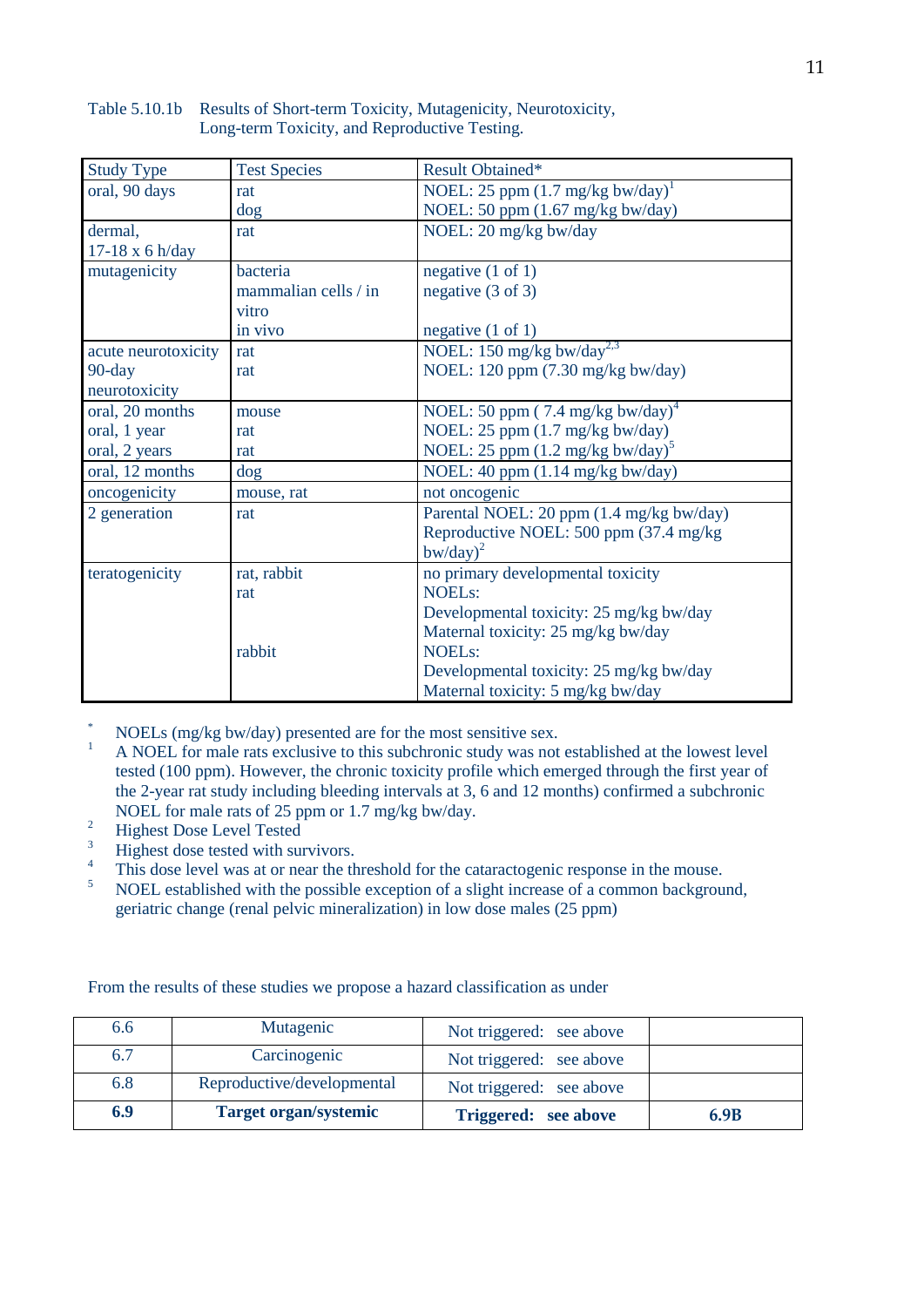#### **2. Diflufenican ( For more detail see Appendix E, for full reports of each study see disks )**

#### **Summary of short-term toxicity**

Gavage administration of diflufenican to rats for two weeks led to no clinical signs of toxicity and only few, toxicologically insignificant, alterations in hematology and clinical chemistry parameters. Administration of diflufenican in the diet of rats and mice for for 13 weeks caused a decrease in body weight and food consumption at the highest doses tested. Diflufenican administration also caused increases in activities of liver enzymes such as alkaline phosphatase, alanine aminotransferase, and aspartate aminotransferase. Relative liver weight was generally increased in a dose-related manner. The effects of diflufenican in the rat on body weight and body weight gain, food consumption, and enzyme activities were rapidly and completely reversible.

In the dog, administration of diflufenican for 90 days by oral gavage led to slightly decreased body weight gain at the highest doses. This is most likely due to increased incidence of vomiting and not to a specific effect of diflufenican on metabolism. There were no toxicologically significant effects on hematology, clinical chemistry, or organ weights.

Administration of diflufenican to the dog for one year produced no clinical signs, and no effects on body weight, body weight gain, or food consumption. There were also no effects on hematology. Alkaline phosphatase was increased at the highest doses tested, in a time- and dose-dependent manner. Liver weight was increased at these same doses. The effects on liver weight and alkaline phosphatase reflect an adaptive response to the consumption of diflufenican over an extended time period, rather than a major toxic insult.

The No Observable Adverse Effect Levels for diflufenican in the rat, mouse, and dog short-term studies were established on the basis of decreased body weight or body weight gain, decreased food consumption, and increases in liver weights and diagnostic enzyme activities.

#### **Summary of genotoxicity testing**

Diflufenican has been tested for potential genotoxicity *in vitro* in bacteria and on cultured mammalian cells, and *in vivo* in a mammalian test system.

Diflufenican was non-genotoxic in a standard Ames *Salmonella typhimurium* microsomal-mediated assay. Diflufenican induced a weak positive response in the absence of S9 in mouse L5178Y lymphoma cells. However, diflufenican was negative in Chinese hamster V79 cells. Diflufenican was not clastogenic in either cultured human lymphocytes or in rat bone marrow cells after in vivo administration. Also, diflufenican did not induce unscheduled DNA synthesis in rat primary hepatocytes. The totality of the data suggests that diflufenican is not genotoxic.

#### **Summary of long-term toxicity and carcinogenicity**

Diflufenican administered to rats and mice at concentrations exceeding the maximum tolerated dose did not induce signs of carcinogenic potential. The top dose used in these two species induced decreases in body weight and body weight gain, as well as in food consumption in the rat. Liver weight was increased in the mouse but not in the rat, and was accompanied at histopathological examination by periacinar hepatocytic hypertrophy. There were no signs of neoplastic effects in either species.

Diflufenican was apparently not an inducer of hepatic cytochrome P450 enzymes.

#### **Summary of reproductive toxicity**

In a two-generation reproduction study in the rat, diflufenican was administered in the diet at concentrations of up to 12,500 ppm. Adult food consumption, body weight, and body weight gain decreased during the pre-mating and rearing phases of the study at the top doses. Pup body weight during weaning was decreased compared to controls. However, there was no delay in attainment of developmental landmarks in pups, nor was there any effect of diflufenican on fertility or pregnancy. Pup survival in the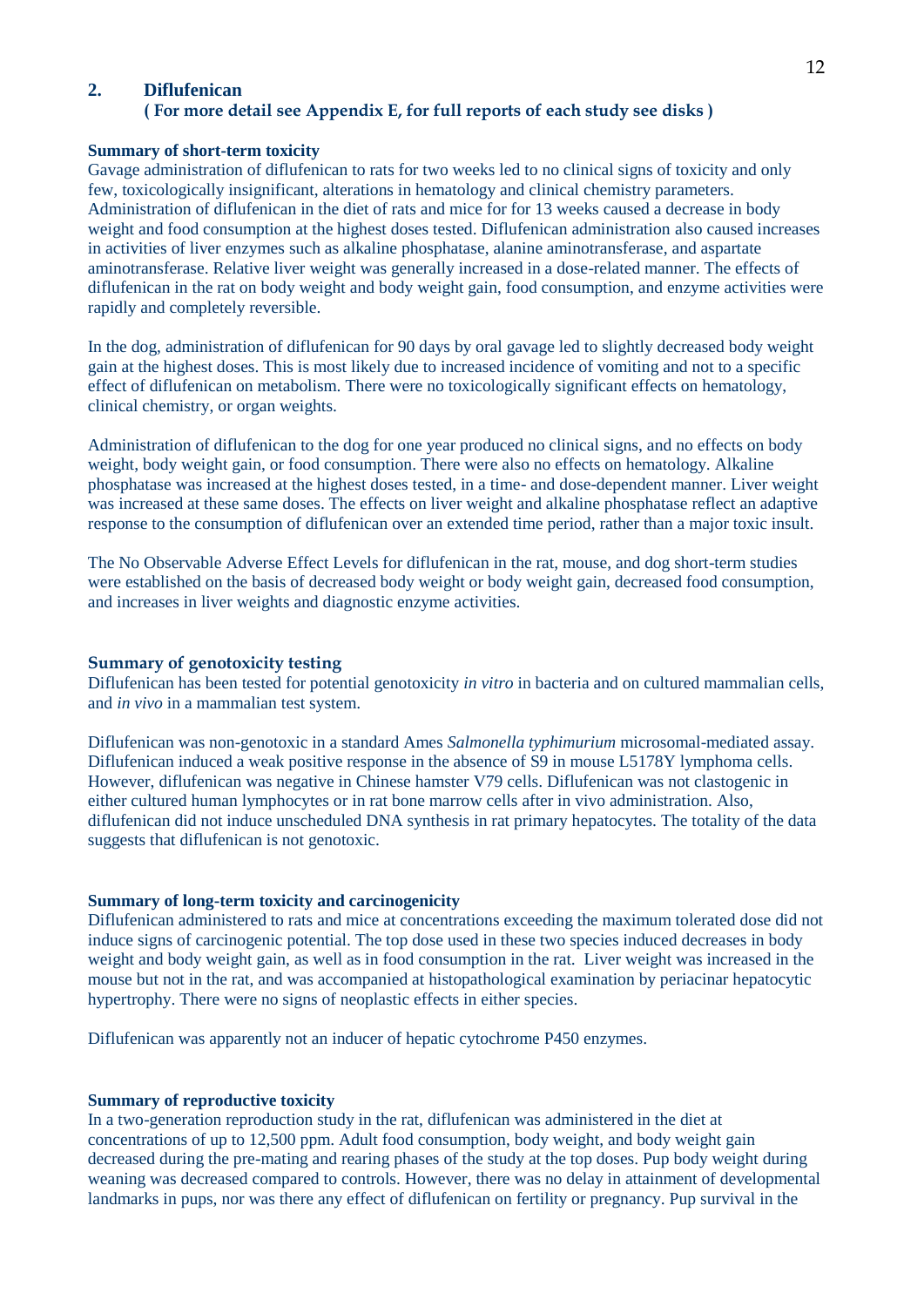F1B and F2A litters was decreased at the top dose, but survival was unaffected in the F1A and F2B litters. The NOAEL for systemic toxicity was 500 ppm, or from 35.5 mg/kg/day in F0 pre-mating males to 47.3 mg/kg/day for F1A pre-mating females. The NOAEL for reproductive toxicity is set at 500 ppm, based on the effect of pup body weight and survival in some generations.

Diflufenican had no effect on the reproductive organs of either male or female rats.

In a rat developmental toxicity study, diflufenican administration caused a slight decrease in body weight gain during treatment, although maternal body weight returned to near normal after treatment ended. There was no effect of diflufenican on fetal weight or embryonic death. There was also no increase in either visceral or skeletal findings. The NOAEL for both dams and fetuses is 5000 mg/kg/day.

In a rabbit developmental toxicity study, diflufenican decreased body weight gain at the top dose used, and also decreased food consumption compared to controls. Both body weight and food consumption returned to near normal after treatment ended. Diflufenican did not affect pre- or post-implantation loss, fetal development, or fetal body weight. There were also no skeletal or visceral abnormalities. The NOAEL for this study for both dams and fetuses is 2500 mg/kg/day.

#### **Neurotoxicity**

Diflufenican is not a neurotoxicant, and did not cause any neurotoxic effects in the acute, sub-chronic, or chronic studies.

#### **Proposal for acceptable daily intake (ADI)**

The potential health risk for consumers would result mainly from exposure to residues of diflufenican in food. Therefore, the evaluation of the consumer risk needs to be based on subchronic and long-term dietary studies. In accordance with internationally accepted procedures, the Acceptable Daily Intake (ADI) for consumers is derived from the No Observable Adverse Effect Level (NOAEL) in the most sensitive species. A safety factor is applied which takes into consideration the type of effect seen in this study, its severity, reversibility and potential inter- and intra-species variability.

Based on the above studies, the lowest overall NOAEL was observed in the 90-day study in rats with a value of 18.5 mg/kg body weight/day in males based on the observation of reduced body weight and food consumption and food conversion at the higher dose level (185.2 mg/kg/day) tested in that study. Therefore, the overall lowest NOAEL for the calculation of the ADI was considered to be 18.5 mg/kg body weight/day.

Given the absence of any major signs of acute or chronic toxicity, the absence of carcinogenicity, genotoxicity, reproduction or developmental toxicity or neurotoxicity, and taking the low toxicity profile, poor absorption, predominantly of the parent compound, a standard safety factor of 100 is considered appropriate. Therefore, the proposed Acceptable Daily Intake (ADI) for diflufenican is as follows:

#### **ADI = 0.185 mg/kg body weight/day**

| 6.6 | Mutagenic                  | Not triggered: see above |
|-----|----------------------------|--------------------------|
| 6.7 | Carcinogenic               | Not triggered: see above |
| 6.8 | Reproductive/developmental | Not triggered: see above |
| 6.9 | Target organ/systemic      | Not triggered: see above |

From the results of these studies we propose a hazard classification as under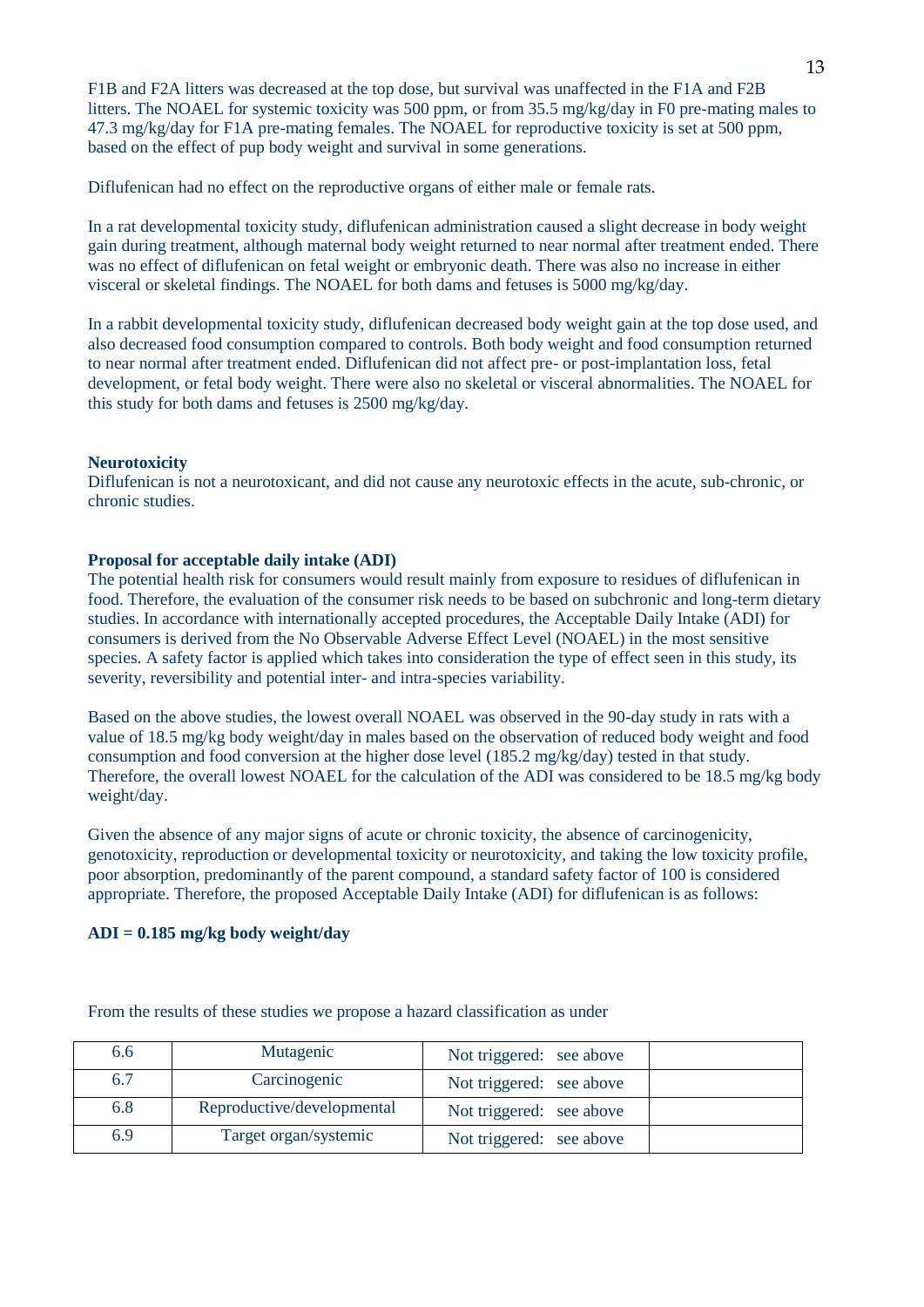### **Ecotoxicity of the active ingredients ( flufenacet, diflufenican )**

### **1. Flufenacet ( For more detail see Appendix C, for full reports of each study see disks )**

**Acute toxicity to birds** Acute oral LD50 ( Bobwhite quail ) 1608 mg a.i./kg b.w.

### **Short-term toxicity to birds**

LC50 (Bobwhite quail) 5317 mg a.i./kg feed LC50 (Mallard duck) 4970 mg a.i./kg feed

#### **Subchronic toxicity and effects on reproduction of birds**

| Toxic threshold effect concentration, TEC (mean LOEC-NOEC) |                       |
|------------------------------------------------------------|-----------------------|
| Bobwhite quail                                             | 913 mg a.i./kg feed   |
| Mallard duck                                               | 136.3 mg a.i./kg feed |

#### **Acute toxicity to fish**

Threshold effect concentration, TEC (mean LOEC-NOEC) Rainbow trout 2.33 mg a.i./l

#### **Fish early life stage toxicity test**

Threshold effect concentration, TEC (mean LOEC-NOEC) Rainbow trout 0.495 mg a.i./l

#### **Fish: bioconcentration ( Blugill Sunfish )**

The steady-state bioconcentration factor was calculated as 71.4 for the exposure level. During the depuration phase, residues in fish declined with a half-life for clearance of 0.3 days.

#### **Acute toxicity to waterfleas**

 $EC50 / LC50$  30.9 mg a.i./l (48 h. static)

#### **Chronic toxicity to aquatic invertebrates**

Threshold effect concentration, TEC (mean LOEC-NOEC) Daphnia 4.54 mg a.i./l (21 d. semi-static )

#### **Effects on algal growth**

Threshold effect concentration, TEC (mean LOEC-NOEC) *Selenastrum capricornutum* 0.00356 mg a.i./l (120 h, static )

#### **Effects on aquatic plants**

Threshold effect concentration, TEC (mean LOEC-NOEC) *Lemna gibba* 0.000611 mg a.i./l (14 d. static )

#### **Toxicity to Honey Bee**

The oral LD 50 was determined to be greater than 170.1 µg a.i./bee and the contact LD 50 was greater than 193.8 µg a.i./bee.

#### **Toxicity to Parasitoids**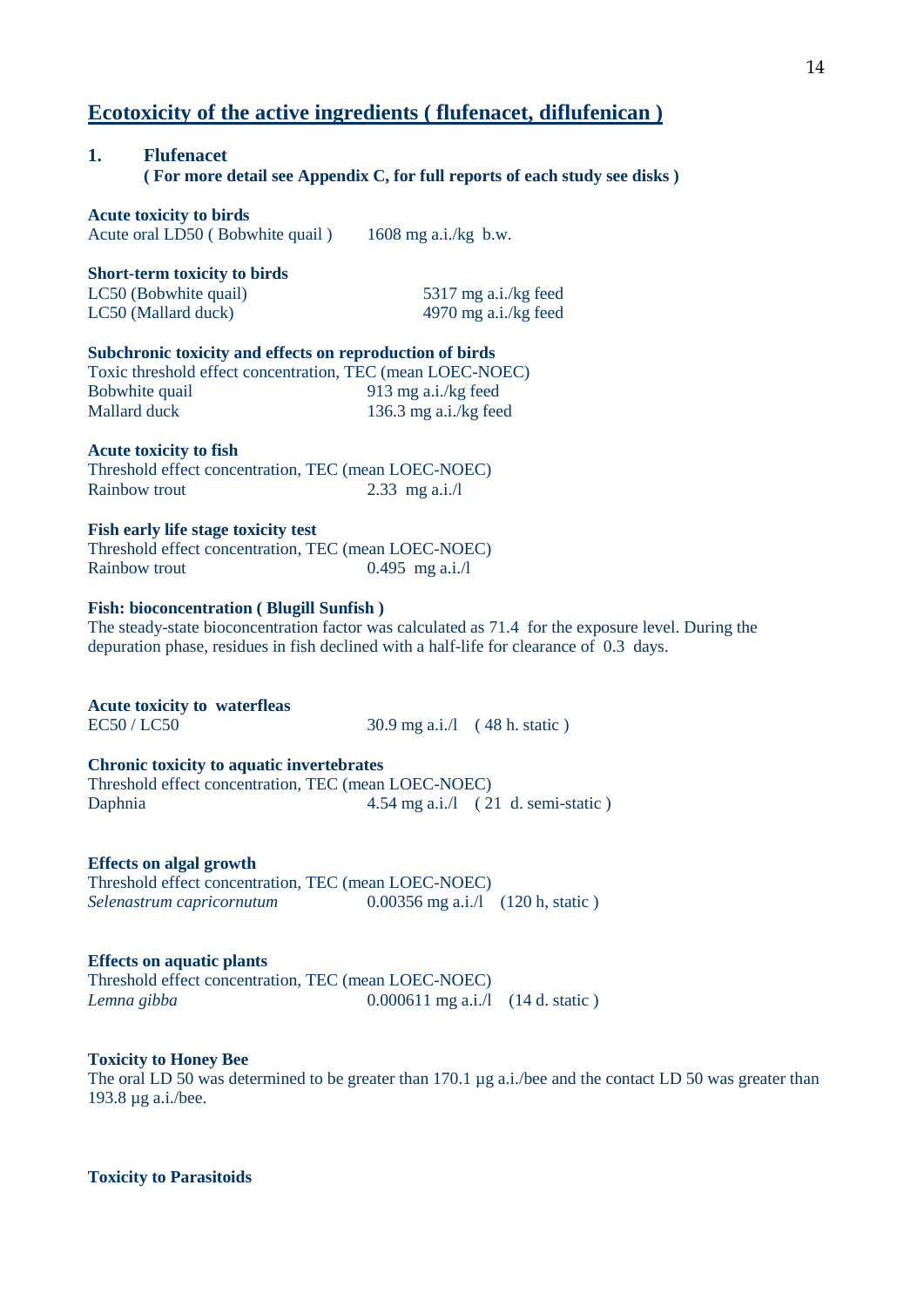Overall it was considered unlikely that the product would have any harmful effects on *Aphidius rhopalosiphi* under conditions of normal field use.

#### **Toxicity to Predatory Mites**

According to the findings presented predatory mites may be impacted under field conditions by a spray treatment with 592 g a.i./ha of FOE 5043 WG 60. As predatory mites are not relevant to product use (preemergence/early postemergence herbicide) there is no risk to affect biological control capacity.

#### **Ground dwelling predators**

*Poecilus cupreus, Pardosa agrestis,*  No significantly increased mortality, No impacts on behaviour, No effects on feeding capacity *Aleochara bilineata* No significantly increased mortality, No impacts on reproduction

#### **Foliage dwelling predators**

*Coccinella septempunctata* / larvae: No significantly increased mortality, no influence on reproductive performance

#### **Toxicity to Earthworms**

| Acute:                    | The LC50 was 218.8 mg a.i./kg dry weight soil                               |
|---------------------------|-----------------------------------------------------------------------------|
| Sublethal / reproduction: | FOE 5043 WG 60 did not affect reproduction of earthworms up to the          |
|                           | highest tested rate of 3000 g a.i./ha. Thus the NOEC would be $\geq$ 3000 g |
|                           | a.i./ha (or: $\geq$ 3.99 mg a.i./kg d.w. soil).                             |

#### **Effects on soil non-target micro-organisms**

When applied as recommended, FOE 5043 should not influence the degradation of organic carbon and the turnover of nitrogen in soils

#### **Effects on biological methods for sewage treatment**

No risk to biological sewage treatment processes is anticipated.

#### **Impact on Hazard classification**

| 9.1 | <b>Aquatic</b>           | triggered 9.1A |
|-----|--------------------------|----------------|
| 9.2 | Soil                     | Not triggered  |
| 9.3 | Terrestrial vertebrate   | Not triggered  |
| 9.4 | Terrestrial invertebrate | Not triggered  |

#### **1. Diflufenican**

**( For more detail see Appendix F, for full reports of each study see disks )**

#### **Toxicity to birds**

| <b>STUDY</b>                | <b>SPECIES</b> | <b>Result</b>                   |
|-----------------------------|----------------|---------------------------------|
| Acute                       | Bobwhite quail | $LD_{50}$ > 2150 mg/kg bw       |
|                             | Mallard duck   | $LD_{50}$ > 4000 mg/kg bw       |
| Short-term                  | Bobwhite quail | $LC_{50} > 1000$ ppm            |
| Subchronic and reproduction | Bobwhite quail | NOEC = $1000 \text{ mg/kg/day}$ |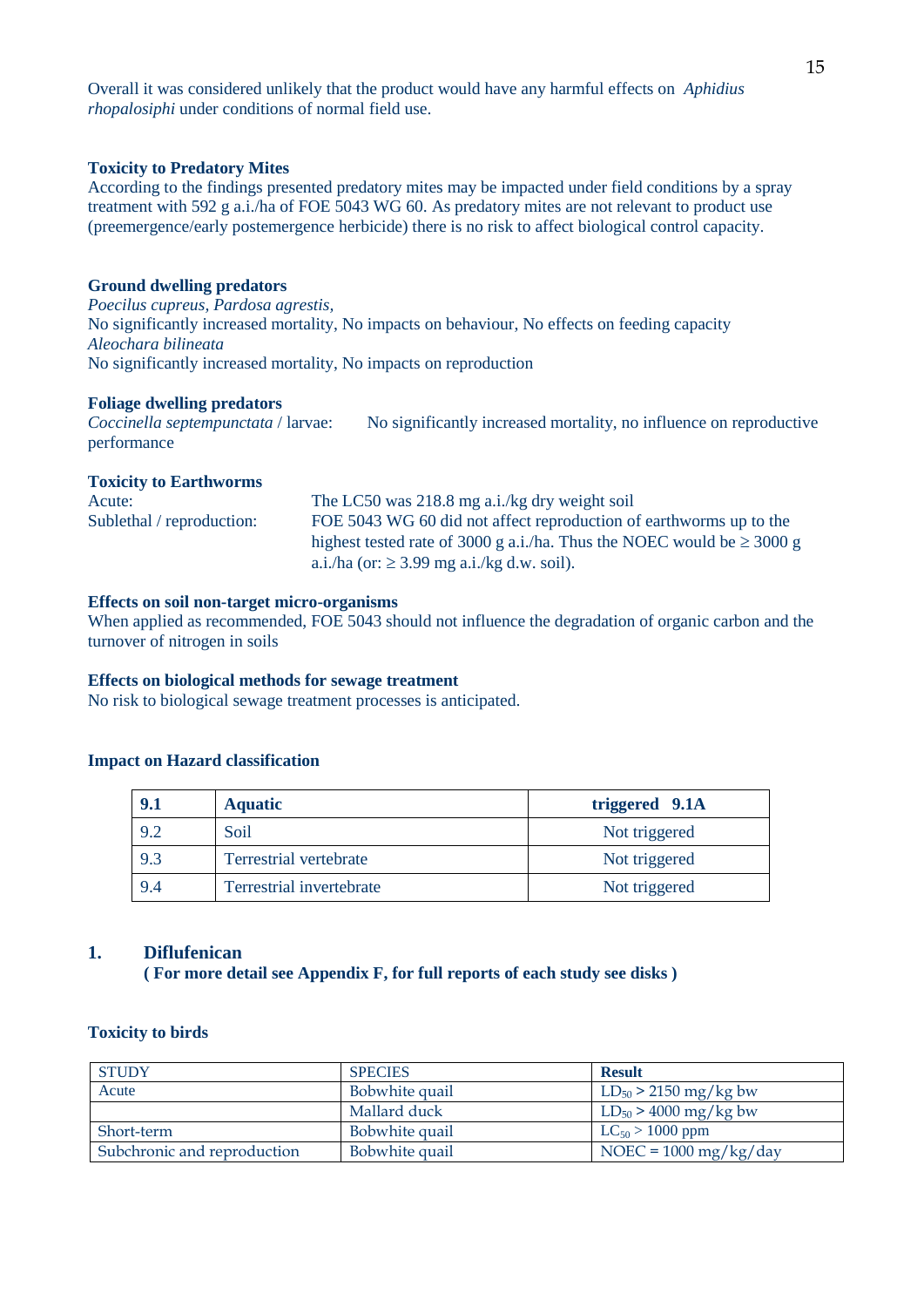### **Toxicity to aquatic organisms**

| <b>Test organism</b>                    | <b>Study type</b>                       | <b>Test duration</b>            | $LC/EC_{50}$ mg/L | <b>NOEC</b> mg/L |
|-----------------------------------------|-----------------------------------------|---------------------------------|-------------------|------------------|
|                                         |                                         | <b>Acute toxicity to fish</b>   |                   |                  |
| Oncorhynchus mykiss<br>(rainbow trout)  | static acute                            | 96 h                            | $> 0.1088*$       |                  |
| Oncorhynchus mykiss<br>(rainbow trout)  | flow-through acute                      | 96 h                            | 74.8*             |                  |
| Cyprinus carpio<br>(common carp)        | static acute                            | 96 h                            | $> 0.0985*$       |                  |
| Cyprinus carpio<br>(common carp)        | flow-through acute                      | 96 h                            | $105*$            |                  |
|                                         |                                         | <b>Chronic toxicity to fish</b> |                   |                  |
| Oncorhynchus mykiss<br>(rainbow trout)  | Juvenile growth<br>flow-through         | 28d                             |                   | 0.0192           |
| Pimephales promelas<br>(fathead minnow) | <b>Early Life Stage</b><br>flow-through | 35d                             |                   | 0.015            |
| Acute toxicity to aquatic invertebrates |                                         |                                 |                   |                  |
| Daphnia magna<br>(water flea)           | static acute                            | 48h                             | $> 0.240*$        |                  |
| Daphnia magna<br>(water flea)           | static acute                            | 48h                             | $>10*$            |                  |

### **Aquatic toxicity of diflufenican (AE F088657), active substance**

### **Effects on algal growth**

| Selenastrum capricornutum | growth inhibition test       | 72h  | E <sub>b</sub> C <sub>50</sub> : 0.00027 |
|---------------------------|------------------------------|------|------------------------------------------|
| (green alga)              |                              |      | E <sub>r</sub> C <sub>50</sub> : 0.00058 |
| Microcystis aeruginosa    | growth inhibition test       | 72h  | $E_b C_{50}$ : 0.05100                   |
| (blue-green algae)        |                              |      | E <sub>r</sub> C <sub>50</sub> > 0.09800 |
| Anabaena flos-aquae       | growth inhibition test       | 72h  | E <sub>b</sub> C <sub>50</sub> : 0.05100 |
| (blue-green algae)        |                              |      | E <sub>r</sub> C <sub>50</sub> > 0.08900 |
| Navicula pelliculosa      | growth inhibition test       | 72h  | $E_b C_{50}$ : 0.00350                   |
| (diatom)                  |                              |      | E <sub>r</sub> C <sub>50</sub> : 0.00430 |
| Scenedesmus subspicatus   | growth inhibition test       | 72h  | E <sub>b</sub> C <sub>50</sub> : 0.00025 |
| (green alga)              |                              |      | E <sub>r</sub> C <sub>50</sub> : 0.00045 |
| Scenedesmus subspicatus   | growth inhibition test $(+)$ | 72h  | E <sub>b</sub> C <sub>50</sub> : 0.00046 |
| (green alga)              | recovery phase)              |      | E <sub>r</sub> C <sub>50</sub> : 0.00122 |
| Scenedesmus subspicatus   | growth inhibition test, in   | 72h  | $E_bC_{50}$ : 0.00310                    |
| (green alga)              | presence of sediment         |      | E <sub>r</sub> C <sub>50</sub> > 0.00390 |
| Scenedesmus subspicatus   | growth inhibition test, in   | 72 h | $E_bC_{50}$ : 0.00244                    |
| (green alga)              | presence of sediment         |      | E <sub>r</sub> C <sub>50</sub> : 0.00473 |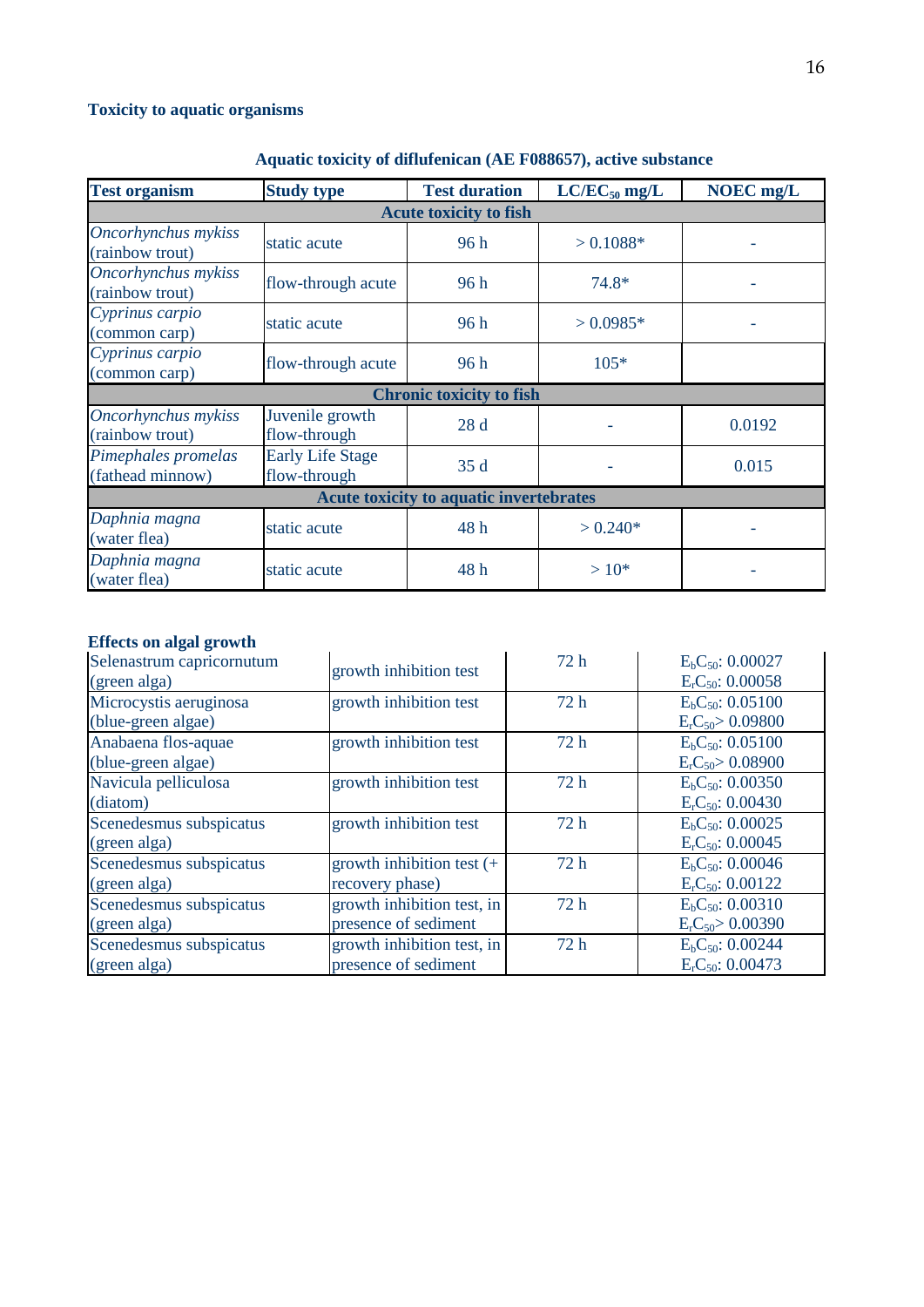| Test organism               | Study type             | <b>Test duration</b> | $LC/EC_{50}$ mg/L                      | NOEC $mg/L$            |
|-----------------------------|------------------------|----------------------|----------------------------------------|------------------------|
| Sediment dwelling organisms |                        |                      |                                        |                        |
| Chironomus riparius         | Chronic test - spiked  |                      |                                        |                        |
| (chironomid)                | water                  | 28d                  | <b>NOEC</b>                            | $0.100*$               |
|                             | static                 |                      |                                        |                        |
| Chironomus riparius         | Chronic test - spiked  |                      |                                        |                        |
| (chironomid)                | sediment               | 28d                  | <b>NOEC</b>                            | $2.0 \,\mathrm{mg/Kg}$ |
|                             | static                 |                      |                                        |                        |
| Aquatic plants              |                        |                      |                                        |                        |
| Lemna gibba                 | growth inhibition test | 14 d                 | $E_bC_{50}$ : 0.039                    |                        |
| (duck weed)                 |                        |                      | E <sub>r</sub> C <sub>50</sub> : 0.056 |                        |

Aquatic toxicity of diflufenican (AE F088657), active substance (continued)

\* above the limit of aqueous solubility

Based on the studies above it can be concluded that at concentrations not exceeding the limit of solubility, i.e. under environmentally relevant conditions, DFF is practically non-toxic to aquatic fauna (fish and invertebrates).

DFF is very highly toxic to various species of algae. This clearly demonstrates the herbicidal activity of the compound. Green algae showed to be the most sensitive group of all tested species.

#### **Toxicity to honeybees**

An acute laboratory toxicity study using diflufenican was conducted on honey-bees. This study showed diflufenican to be harmless to bees *Apis mellifera* L.

Contact 48 hrs  $LD50 > 100 \mu g$  a.i./bee. Oral 48 hrs  $LC50 > 112.3 \mu g$  a.i./bee.

#### **Toxicity of Diflufenican to Non Target Arthropods**

Following worst case artificial laboratory conditions, diflufenican was determined to be harmless (mortality) to the parasitic wasp *Aphidius rhopalosiphi* and to the predacious mite *Typhlodromus pyri* when applied at a rate of 187.5 g diflufenican/ha.

#### **Toxicity To Earthworms And Soil Microorganisms**

Following worst case artificial laboratory conditions, diflufenican was determined to be harmless (mortality) to the parasitic wasp *Aphidius rhopalosiphi* and to the predacious mite *Typhlodromus pyri* when applied at a rate of 187.5 g diflufenican/ha.

Diflufenican is not be expected to cause any significant effects on either soil microflora respiration or nitrogen . This lack of effects on soil microorganisms was also confirmed by the litter bag study indicating no effect of diflufenican and metabolites to the decomposition of organic matters

#### **Impact on Hazard classification**

| 9.1 | <b>Aquatic</b>           | triggered 9.1A |
|-----|--------------------------|----------------|
|     | Soil                     | Not triggered  |
|     | Terrestrial vertebrate   | Not triggered  |
|     | Terrestrial invertebrate | Not triggered  |

#### **Impact of excipients on hazard classification**

A review of the Material Safety Data Sheets of the excipients [ See Appendix H CONFIDENTIAL ] indicates that the excipients contribute no hazards other than those accommodated in the data for the acute toxicity of the formulated product, or the toxicological / ecotoxicological hazards of the active ingredients.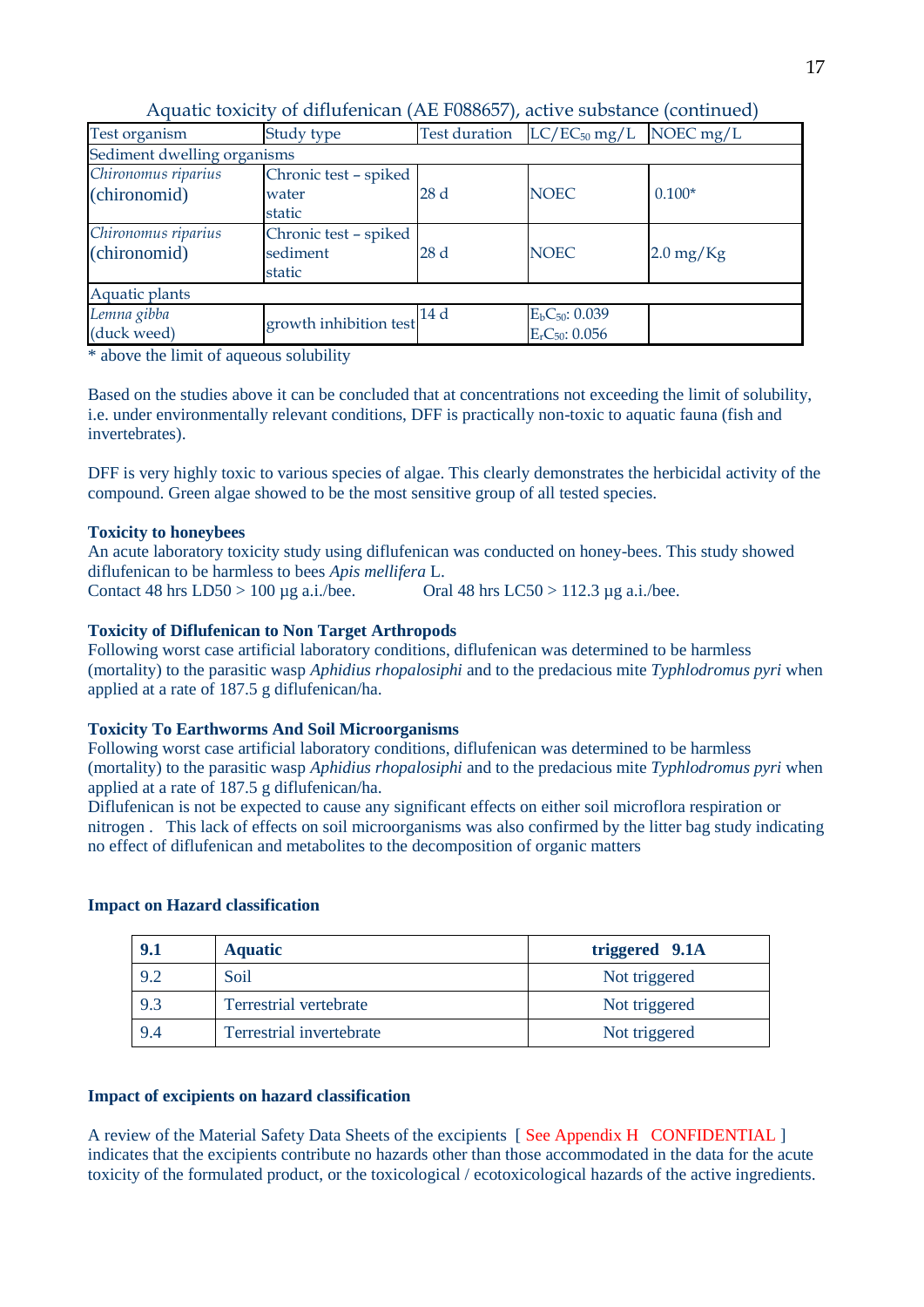### **6.1D, 6.5B, 6.9B, 9.1A**

### **3.4 Identification of the default Controls on the substance(s).**

| Substance                                                                                                                                            | <b>HSNO</b>                                      | <b>HSNO Default Controls</b>                                                                                                                                                                                                                                                          |
|------------------------------------------------------------------------------------------------------------------------------------------------------|--------------------------------------------------|---------------------------------------------------------------------------------------------------------------------------------------------------------------------------------------------------------------------------------------------------------------------------------------|
|                                                                                                                                                      | <b>Classification</b>                            |                                                                                                                                                                                                                                                                                       |
| flufenacet / diflufenican                                                                                                                            |                                                  |                                                                                                                                                                                                                                                                                       |
| suspension concentrate<br>containing 400 g/litre<br>flufenacet and 200 g/litre<br>diflufenican<br>This includes the following<br>trade name product: | 6.1 <sub>D</sub><br>6.5 B<br>6.9B<br><b>9.1A</b> | Toxic<br>T <sub>1</sub> , T <sub>2</sub> , T <sub>4</sub> , T <sub>5</sub> , T <sub>7</sub> , T <sub>8</sub><br>Ecotoxic<br>El, E2, E5, E6, E7, E8,<br><b>Identification</b><br>11, 18, 19, 111, 116, 117, 118, 119, 120, 121, 123, 128,<br>I29, I30<br>Packaging and Packaging Group |
| <b>Firebird</b>                                                                                                                                      |                                                  | P1, P3, P13, P15, PS4, PG3<br><b>Disposal</b><br>D <sub>4</sub> , D <sub>5</sub> , D <sub>6</sub> , D <sub>7</sub> , D <sub>8</sub> ,<br><b>Emergency Management</b><br>EM1, EM6, EM7, EM8, EM11, EM12, EM13<br>TR1, AH1                                                              |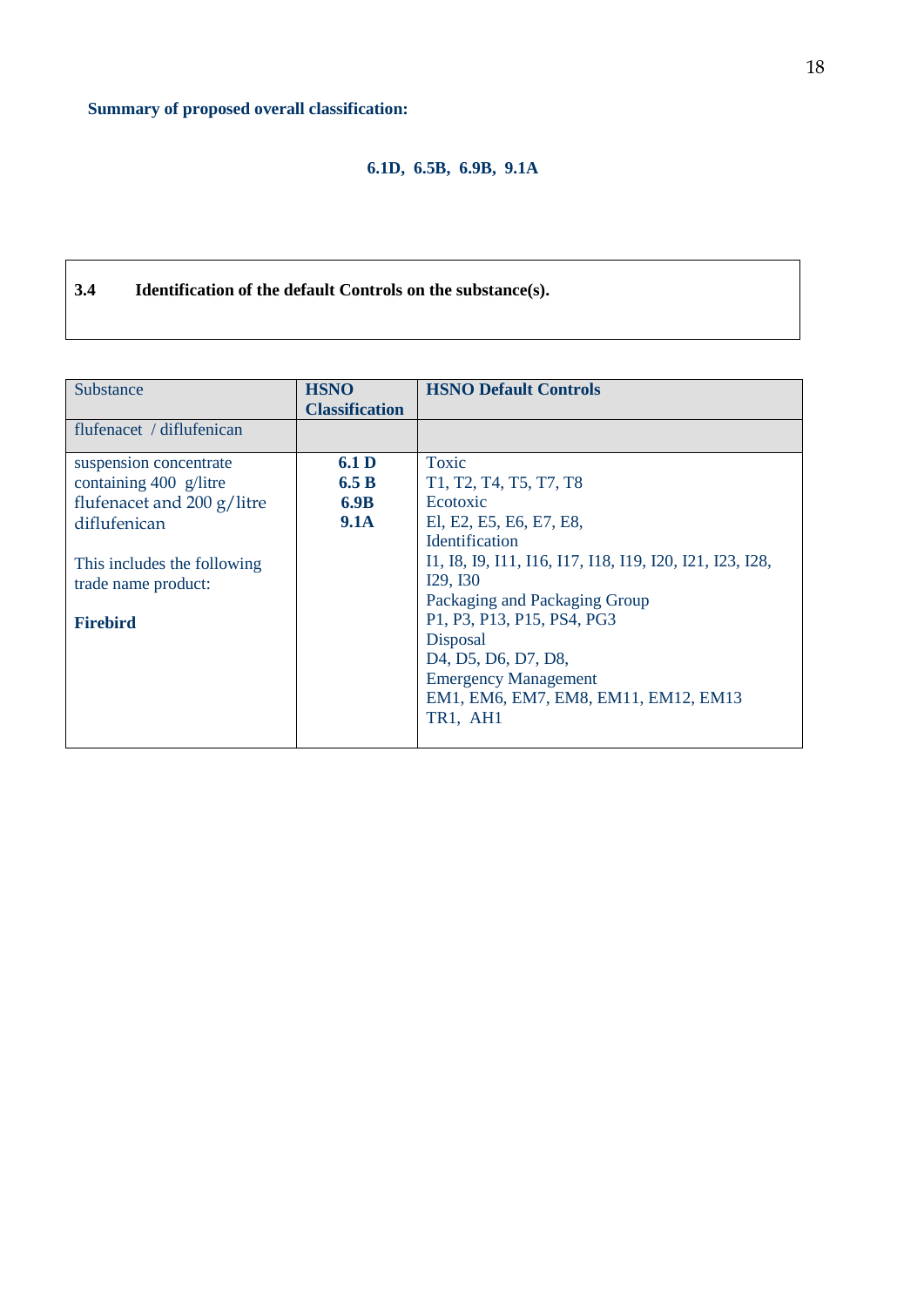**3.5 Provide information on what will happen to the substance throughout its whole life from its introduction into New Zealand, its uses, through to disposal.**

#### **Manufacture, Formulation:**

Firebird is manufactured and formulated in the Europe., and will be imported into New Zealand as the formulated product, packed for retail sale.

#### **Manufacture, Formulation in New Zealand:**

It is not expected to be either manufactured [ active ingredient ] nor formulated in New Zealand: neither is justified on the grounds of economics.

#### **Packaging:**

Firebird will be packed in 3 litre HDPE containers, to UN specification. The quantity imported per year is not expected to exceed 10,000 litres, it may be assumed this will be imported into Christchurch in April each year.

#### **Transport:**

Firebird has the following Dangerous Goods classification for Sea Transport:

| UN No.                | 3082                                         |
|-----------------------|----------------------------------------------|
| Description:          | ENVIRONMENTALLY HAZARDOUS SUBSTANCE, LIQUID, |
|                       | N.O.S. [flufenacet, plus diflufenican]       |
| Class:                |                                              |
| <b>Packing Group:</b> |                                              |

It is not classed as Dangerous Goods for road transport

#### **Storage:**

**Bulk Storage:** Firebird will be stored primarily in the dedicated chemical warehouse of Bayer New Zealand Ltd., situated at Treffers Road, Sockburn, Christchurch. This store has procedures in place for managing a wide range of chemical products. The staff are trained in and familiar with the protocols for the separation of products according to their characteristics, for safe handling and storage, and the measures to adopt in case of any emergency.

Firebird will be stored in original packaging, palletised, in 500 litre lots.

**Distributors:** During the course of sale and distribution the product will be transported to the premises of agricultural distributors each of whom has dedicated pesticide storage facilities, and whose staff have been trained in the procedures for managing and storing such products, and in dealing with emergencies that might arise. The maximum quantity of Firebird stored in such a distributor's store is not expected to exceed 500 litres.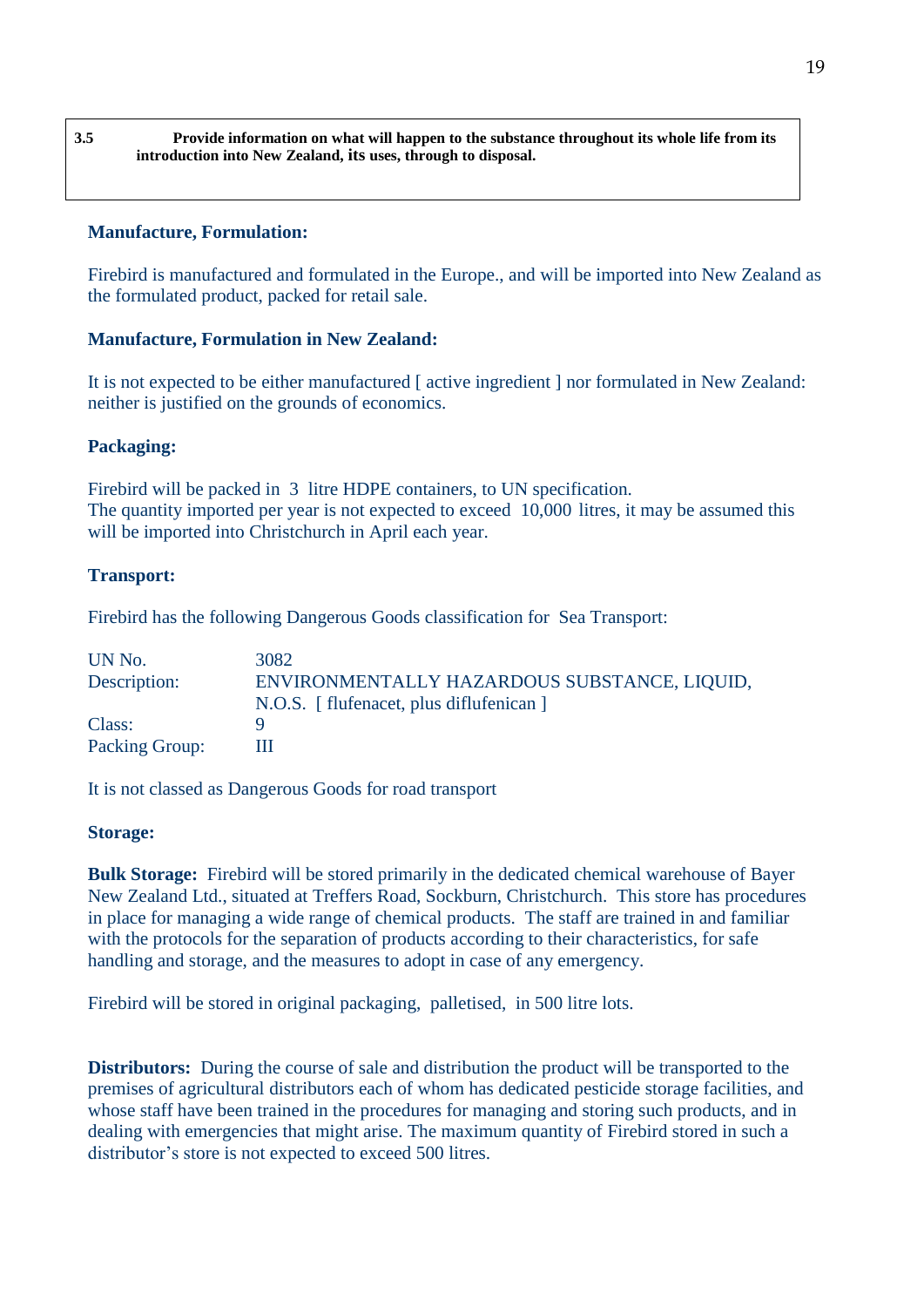**End users**: The use of Firebird is restricted by its label claims to growers of Winter sown wheat and barley. These are all expected to be familiar with safe practices regarding the storage and handling of pesticides: Firebird will not present them with any hazards with which they are not already familiar. We would not expect on-farm storage to exceed 50 litres.

#### **Use:**

Firebird is recommended for application to winter wheat and winter barley for the control of annual grasses and broad-leaved weeds. A single application per crop, or per season, is recommended at a standard application rate of 300 ml. product per hectare. ( 120 g. flufenacet, 60 g. Diflufenican ).

#### **Disposal:**

The preferred option for disposal, and considered the primary route, is for its use as per the label instructions. Because of the value of the product, and its chemical stability, any unused material can be held over to the following season without incurring any special problems.

If disposal as above is not possible, due to product contamination, or for other reasons, Firebird may be disposed of in an approved landfill.

Empty containers will be accommodated in the Agrecovery scheme for the retrieval of empty pesticide containers.

#### **4.1 Identify all of the potential risks, costs and benefits of the substance(s)**

#### **4.1 Identification of risks, costs, benefits.**

**Review of potential environmental effects**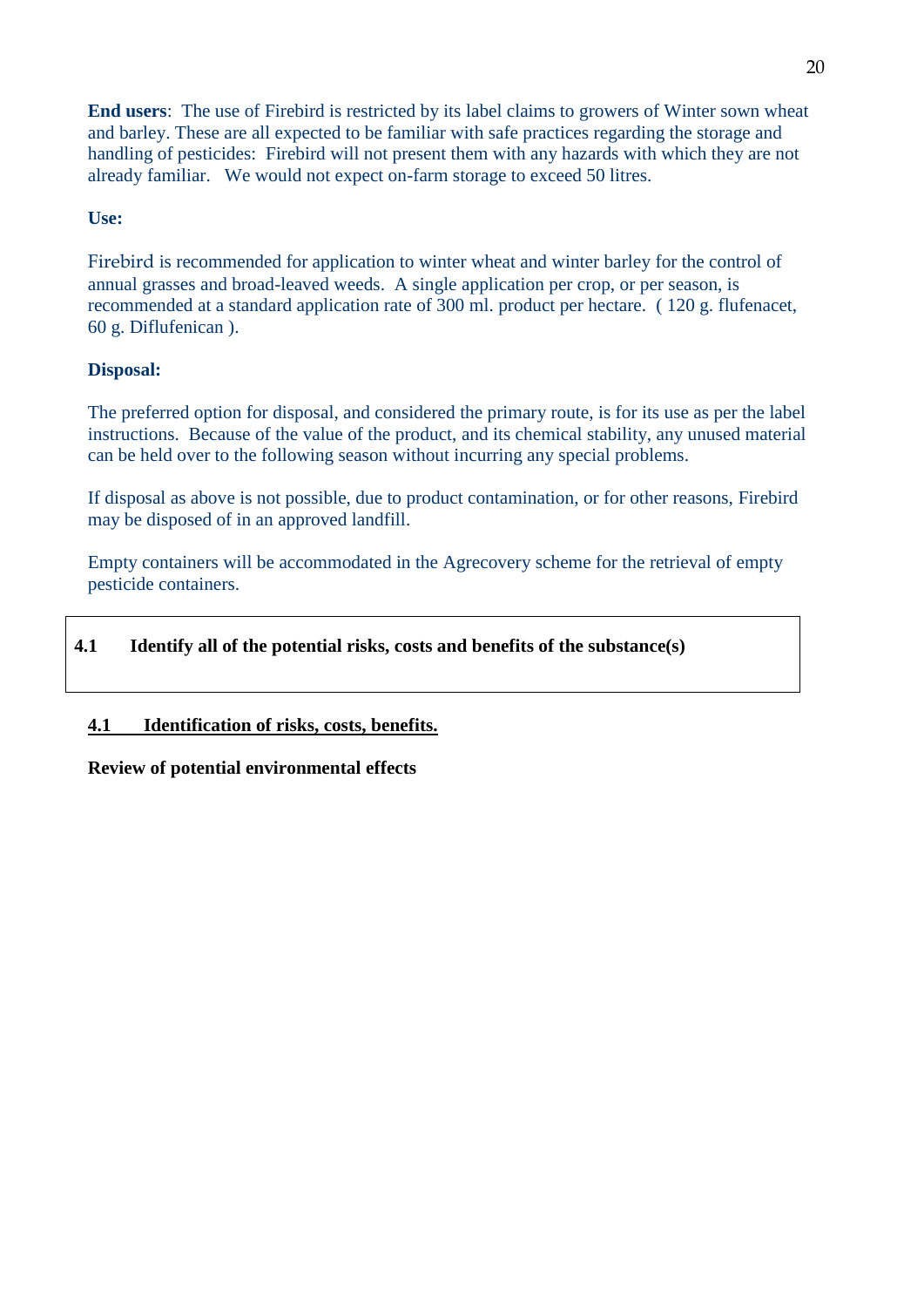#### **Environmental constants**

| parameter                                         | flufenacet                                                                                                                                                                                                     |
|---------------------------------------------------|----------------------------------------------------------------------------------------------------------------------------------------------------------------------------------------------------------------|
| Henry constant                                    | 9 e-4 Pa $*$ m3/mole at 20 $°C$                                                                                                                                                                                |
| Vapour pressure                                   | 90 µPa at 20 °C - Method : OECD 104                                                                                                                                                                            |
| Solubility in water                               | $56 \text{ mg/l}$ : pH 4 - 7<br>$53 \text{ mg}/l : pH 9$                                                                                                                                                       |
| Solubility in organic solvents                    | acetone : >200 $g/l$<br>acetonitrile : >200 $g/l$<br>dichloromethane: $>200$ g/l<br>dimethylformamide : >200 g/l<br>dimethylsulphoxide : $>200$ g/l<br>octanol: $88 \text{ g/l}$<br>propylene glycol: 74 $g/l$ |
| Partition coefficient:<br>octanol/water           | $log P: 3.2$ at 24 °C                                                                                                                                                                                          |
| Rate of hydrolysis                                | Half-life : > 650 days at pH $5 - 9$ (EPA $161 - 1$ )<br>$>$ 365 days at pH 5 – 9                                                                                                                              |
| Rate of photolysis in water<br>(in natural light) | DT $50 > 30$ days                                                                                                                                                                                              |

| parameter                                                                             | diflufenican                                                                  |
|---------------------------------------------------------------------------------------|-------------------------------------------------------------------------------|
| Henry constant                                                                        | $0.033$ Pa $*$ m3/mole                                                        |
| Vapour pressure                                                                       | 31 $\mu$ Pa at 25 °C                                                          |
| Solubility in water                                                                   | $< 0.05$ mg/l                                                                 |
| Solubility in organic solvents                                                        | cyclohexane : $<$ 10 g/l<br>dimethylformamide: $100$ g/l<br>xylene : $20$ g/l |
| Partition coefficient:<br>octanol/water                                               | log P: 4.9                                                                    |
| Rate of hydrolysis                                                                    | Half-life : $>30$ days : pH 5 - 9                                             |
| Rate of photolysis in water<br>(fluorescent tubes, between 300-<br>$400 \text{ nm}$ ) | $DT50:97 \text{ days}: pH 9$                                                  |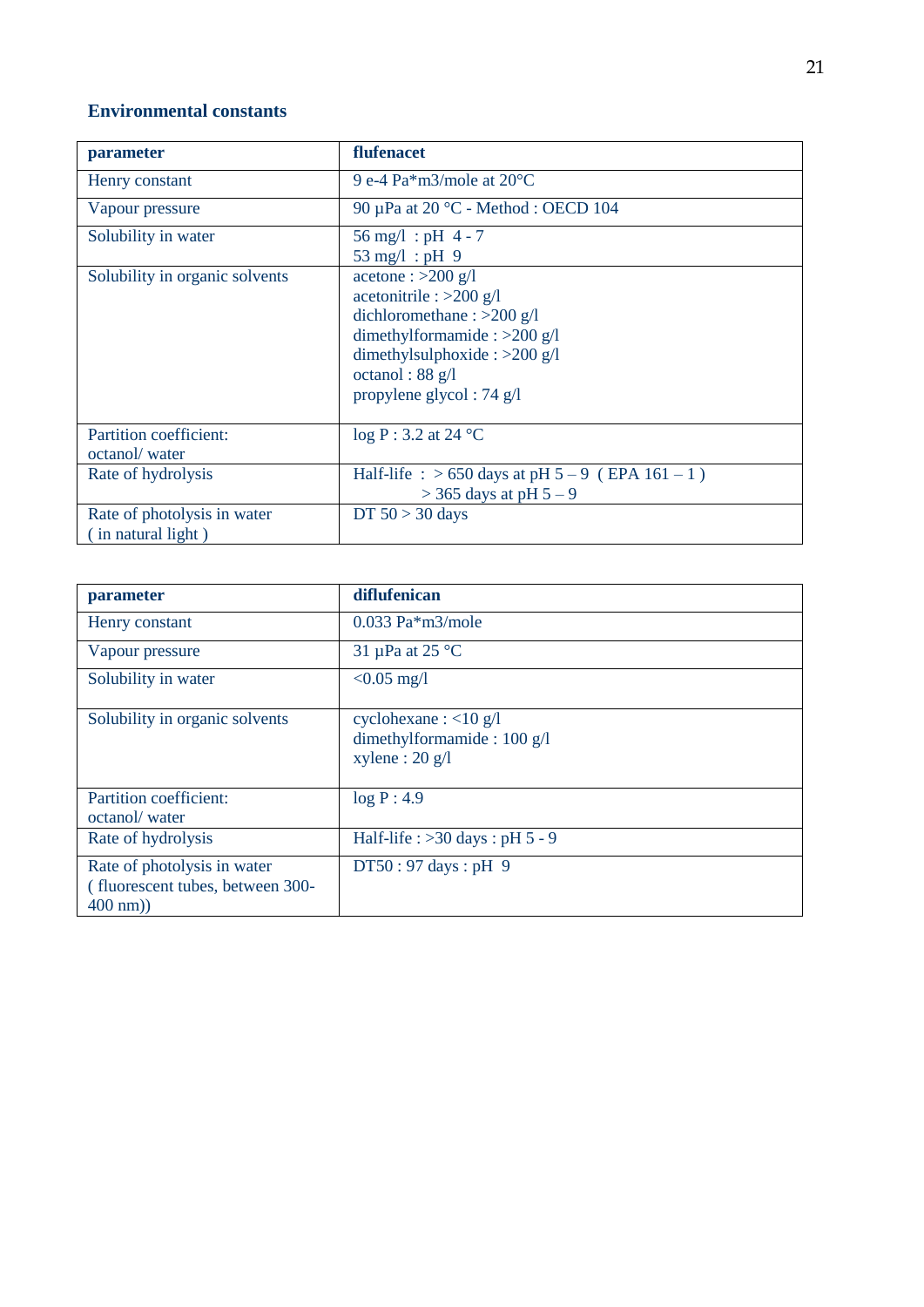| Water contamination/ degradation:    | See Appendix D (flufenacet), G (Diflufenican) |
|--------------------------------------|-----------------------------------------------|
| Soil contamination / degradation:    | See Appendix D (flufenacet), G (Diflufenican) |
| <b>Behaviour in air</b>              | See Appendix D (flufenacet), G (Diflufenican) |
| <b>Effects on ecosystems:</b>        | See Appendix C (flufenacet), F (Diflufenican) |
| <b>Effects on aquatic organisms:</b> | See Appendix C (flufenacet), F (Diflufenican) |
| <b>Effects on vertebrates:</b>       | See Appendix B (flufenacet), E (Diflufenican) |
| <b>Effects on native flora:</b>      | See Appendix C (flufenacet), F (Diflufenican) |

#### **4.1 Identification of risks, costs, benefits.**

#### **Review of potential environmental effects**

( For study reports on environmental behaviour / degradation see Appendix D ( for flufenacet ), Appendix G ( for diflufenican )

|              | HRAC group/<br><b>WSSA</b> group | chemical family      | mode of action                                                                               |
|--------------|----------------------------------|----------------------|----------------------------------------------------------------------------------------------|
| Diflufenican | F1/12                            | Pyridinecarboxamides | Bleaching: Inhibition of carotenoid<br>biosynthesis at the phytoene desaturase<br>step (PDS) |
| flufenacet   | $K$ 3 / 15                       | Oxyacetamides        | Inhibition of cell division<br>Inhibition of very long chain fatty acids<br>VLCFA)           |

<http://www.plantprotection.org/hrac/MOA.html>(Herbicide Resistance Action Committee [HRAC ] herbicides: mode of action )

The identified risk posed by Firebird is to aquatic organisms, especially aquatic plants, to which both active ingredients are highly toxic. The hazard to fish and aquatic invertebrates is mitigated by the very low water solubility of the two chemicals. While flufenacet is quite stable with respect to hydrolytic degradation, both actives have photolylic half lives of 30 – 97 days.

The toxicity of Firebird to terrestrial vertebrates, invertebrates, soil macro and micro organisms is low. There is expected to be little or no effect on terrestrial plant life from say inadvertent application. The phytotoxic effect of the product is limited to plants from the pre-emergent stage up to about the 2 true-leaf stage. Established plants are not expected to show any effect.

#### **Effects on Economic Social and Cultural Wellbeing of Communities**

Adverse effects on public health: No adverse effects are anticipated.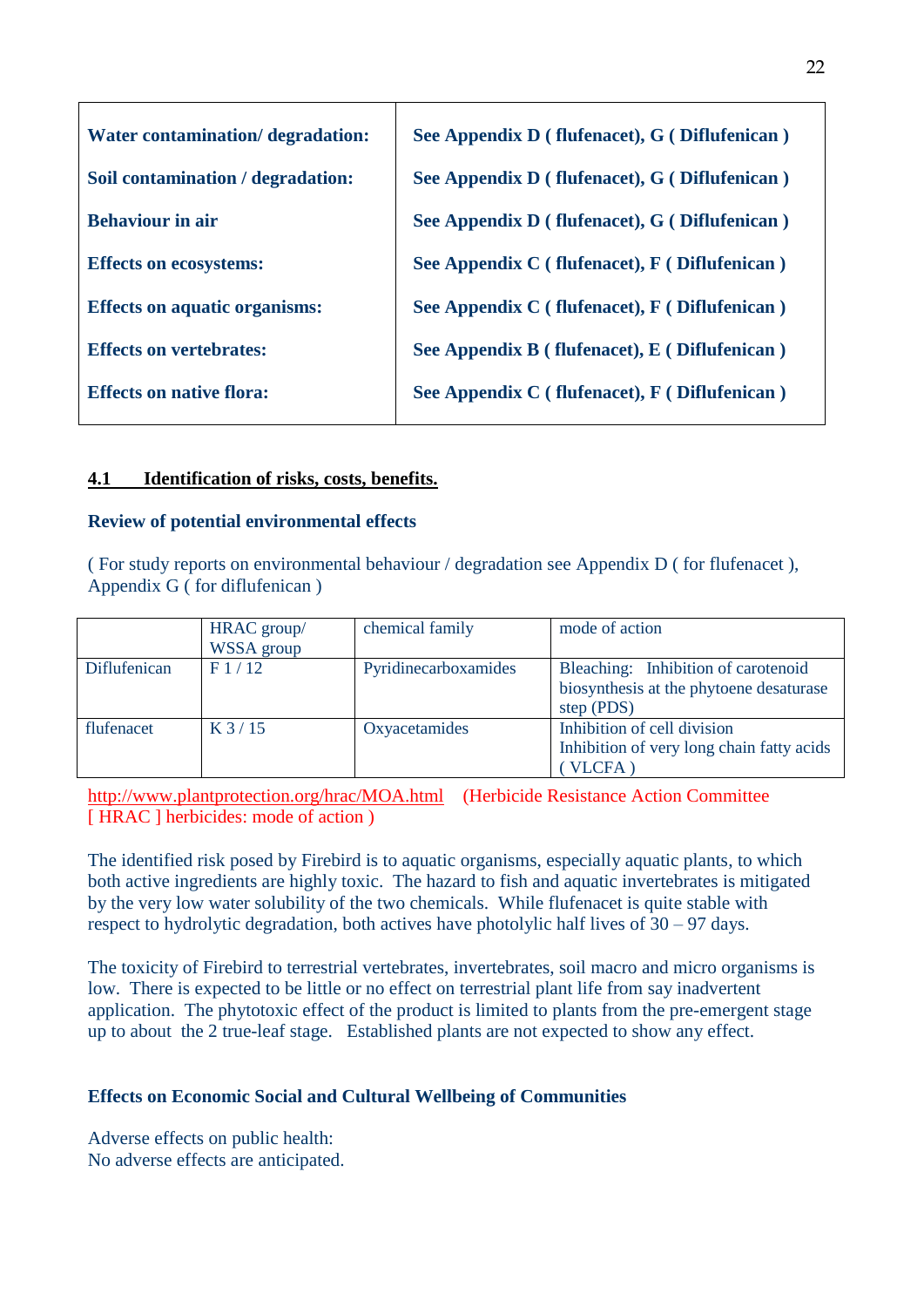### Table 4.1 Summary of risk identification of Firebird

| Source of        | Adverse     | Likelihood | Distribution of | <b>Distribution</b> | <b>Distribution</b> | Reversible/  | Voluntary/  | Magnitude | Level of      |
|------------------|-------------|------------|-----------------|---------------------|---------------------|--------------|-------------|-----------|---------------|
| potentially      | effect/     |            | effects         | of effects          | of effects          | irreversible | involuntary |           | residual risk |
| significant      | impact      |            | geographic ]    | [demographi         | [temporal]          |              |             |           |               |
| risk             |             |            |                 | c                   |                     |              |             |           |               |
|                  | Human       | Very       |                 |                     |                     |              |             |           |               |
| <b>Transport</b> | health      | unlikely   | Localised       | Not expected        | Short term          | Reversible   | Involuntary | Minimal   | Insignificant |
| accident         | Aquatic     | Very       |                 |                     |                     |              |             |           |               |
| over             | environment | unlikely   | Localised       |                     | Short term          | Reversible   | Involuntary | Minor     | Insignificant |
| land             | Terrestrial | Very       |                 |                     |                     |              |             |           |               |
|                  | Environment | unlikely   | Localised       |                     | Short term          | Reversible   | Involuntary | Minimal   | Insignificant |
|                  | Human       | Very       |                 |                     |                     |              |             |           |               |
| Damage to        | health      | unlikely   | Localised       | Not expected        | Short term          | Reversible   | Involuntary | Minimal   | Insignificant |
| packaging        | Aquatic     | Very       |                 |                     |                     |              |             |           |               |
| during           | environment | unlikely   | Localised       |                     | Short term          | Reversible   | Involuntary | Minimal   | Insignificant |
| storage          | Terrestrial | Very       |                 |                     |                     |              |             |           |               |
|                  | Environment | unlikely   | Localised       |                     | Short term          | Reversible   | Involuntary | Minimal   | Insignificant |
|                  | Human       |            |                 |                     |                     |              |             |           |               |
| Spillage of      | health      | Unlikely   | Localised       | Not expected        | Short term          | Reversible   | Involuntary | Minimal   | Insignificant |
| substance        | Aquatic     |            |                 |                     |                     |              |             |           |               |
| during           | environment | Unlikely   | Localised       |                     | Short term          | Reversible   | Involuntary | Minimal   | Insignificant |
| dispensing       | Terrestrial |            |                 |                     |                     |              |             |           |               |
| and use          | Environment | Unlikely   | Localised       |                     | Short term          | Reversible   | Involuntary | Minimal   | Insignificant |
|                  | Human       |            |                 |                     |                     |              |             |           |               |
| Incorrect        | health      | Unlikely   | Localised       | Not expected        | Short term          | Reversible   | Involuntary | Minimal   | Insignificant |
| disposal of      | Aquatic     |            |                 |                     |                     |              |             |           |               |
| surplus          | environment | Unlikely   | Localised       |                     | Short term          | Reversible   | Involuntary | Minor     | Insignificant |
| substance        | Terrestrial |            |                 |                     |                     |              |             |           |               |
|                  | Environment | Unlikely   | Localised       |                     | Short term          | Reversible   | Involuntary | Minimal   | Insignificant |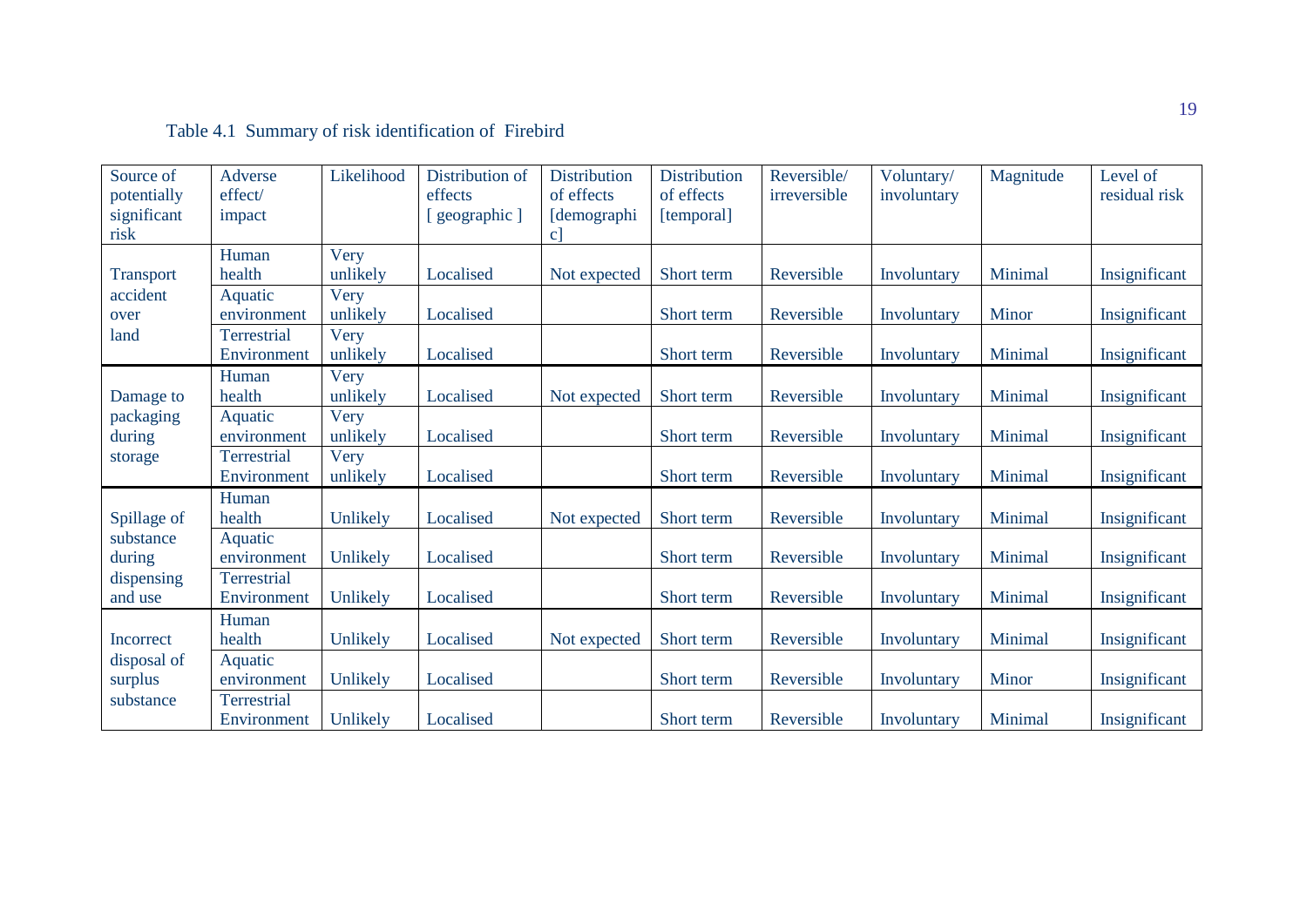#### **Costs**

Since Firebird is intended to directly replace currently used cereal herbicides, with no adverse variation in risk relative to the existing products it can be regarded as cost neutral.

#### **Identification of Benefits**

Effective early control of annual grasses and most of the important broad-leaved weeds in winter wheat and winter barley.

Unique combination of Diflufenican and flufenacet provides a non-IPU based herbicidal option.

Permits flexible timing of application from pre-emergence to early post emergence of crop and weeds. ( Early control of weeds favours improved crop growth )

Safe on all varieties of winter wheat and winter barley.

An easy and inoffensive product to use: an low odour suspension concentrate.

The very low dose rate, 300 ml / hectare reduces environmental contamination and packaging waste.

#### **4.3 Provide an assessment of any particular risks, costs and benefits which arise from the relationship of Maori and their culture and traditions with their taonga, or which are, for other reasons, of particular relevance to Maori.**

In our judgement the importation and use of Firebird will not adversely affect the natural resources of the flora, fauna, waterways, land and culture of the indigenous Maori.

#### **4.4 Provide an assessment of any risks, costs or benefits to New Zea1and's international obligations.**

Firebird is registered in Europe and the USA.

Residues in products exported to other countries will be accommodated by MRL's established in those countries and/or by the Codex Alimentarius. In any case the use rate and use timing of Firebird will ensure there are no residues in treated produce above the default MRL. Our international obligations are satisfied.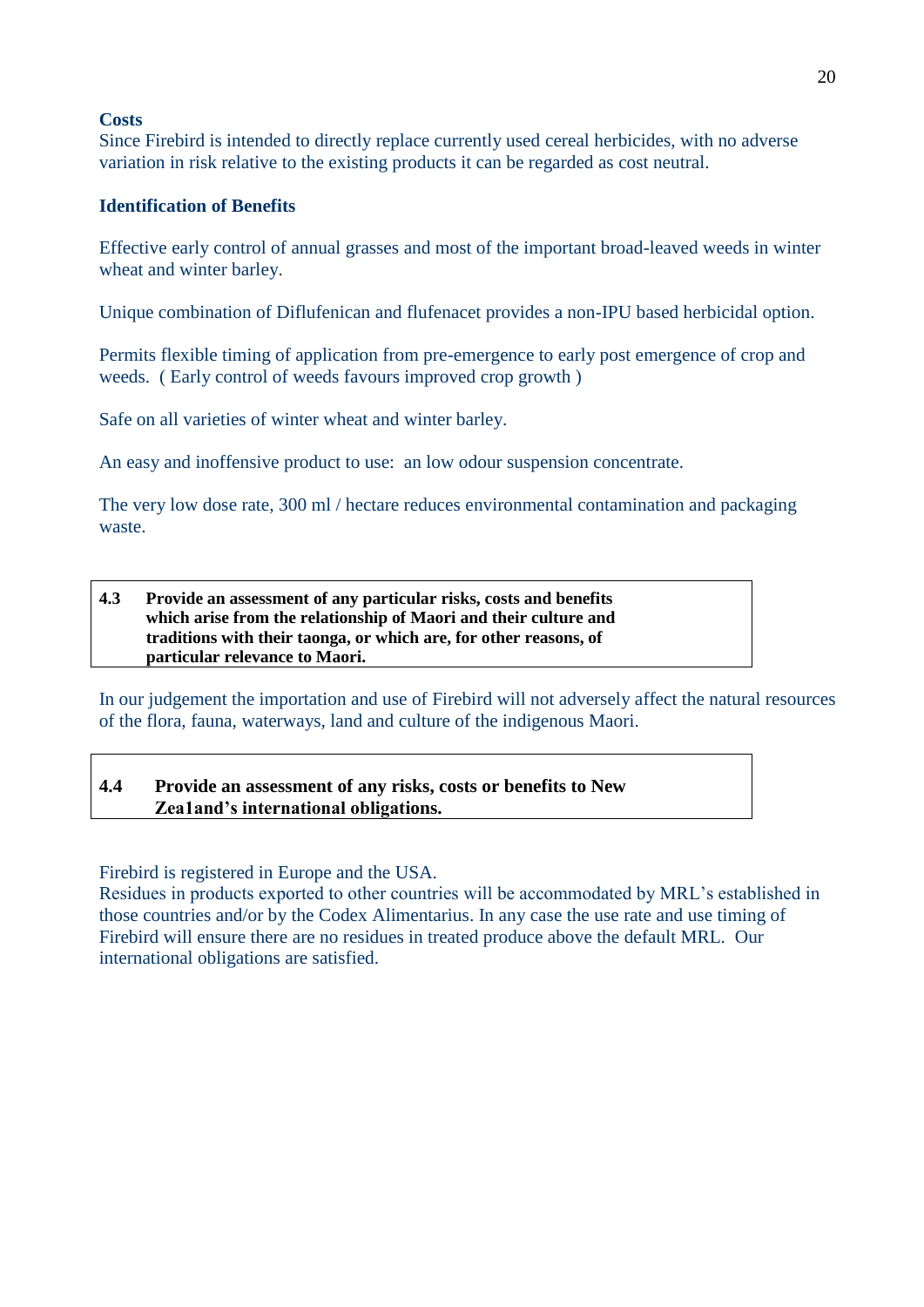### **4.5 Provide information on the proposed management of the substance.**

Firebird is an agricultural herbicide which will be handled, stored, transported and used by persons familiar with similar materials. Handled with care and according to the label we consider it represents a low risk, both to humans and to the environment. It is our opinion that the warnings and precautions set out on the label, are adequate to eliminate or mitigate the slight hazard posed by the product.

The overall management of the substance in respect of transport, storage, application and container disposal will be in compliance with the Code of Practice for the Management of Agrichemicals. [ NZS 8409:2004 ] Documentation to facilitate this will include the ready availability of the container label, Product Safety Card and Material Safety Data sheet.

#### **Transport / Storage**

Firebird has the following Dangerous Goods classification for Sea Transport:

| UN No.         | 3082                                         |
|----------------|----------------------------------------------|
| Description:   | ENVIRONMENTALLY HAZARDOUS SUBSTANCE, LIQUID, |
|                | N.O.S. [ flufenacet plus diflufenican ]      |
| Class:         |                                              |
| Packing Group: |                                              |

It is not classed as Dangerous Goods for road transport

Firebird conforms to the requirements of Schedule 4 of the Hazardous Substances. (Packaging) Regulations 2001. We are advised by Bayer AG that the packaging for Firebird is required to meet a "drop-test" of 1.8 metres. Warehouse staff of proprietors and resellers are required to observe Codes of Practice [ ISO 9002 or Growsafe ] while storing Firebird, growers are also Growsafe accredited. [ As per NZS 8409:2004 ]

### **Dispensing and use**

The concentrated product is added to the spray tank and diluted with water, as per the label, prior to application. Label statements warn: Toxic to aquatic organisms. Do not mix or load near any body of water: avoid spray drift over, or spillage into open water. Avoid contamination of any water supply with chemical or empty container.

#### **Disposal of surplus substance**

Advice regarding disposal is included on the label. The value of the product is such as to discourage careless disposal.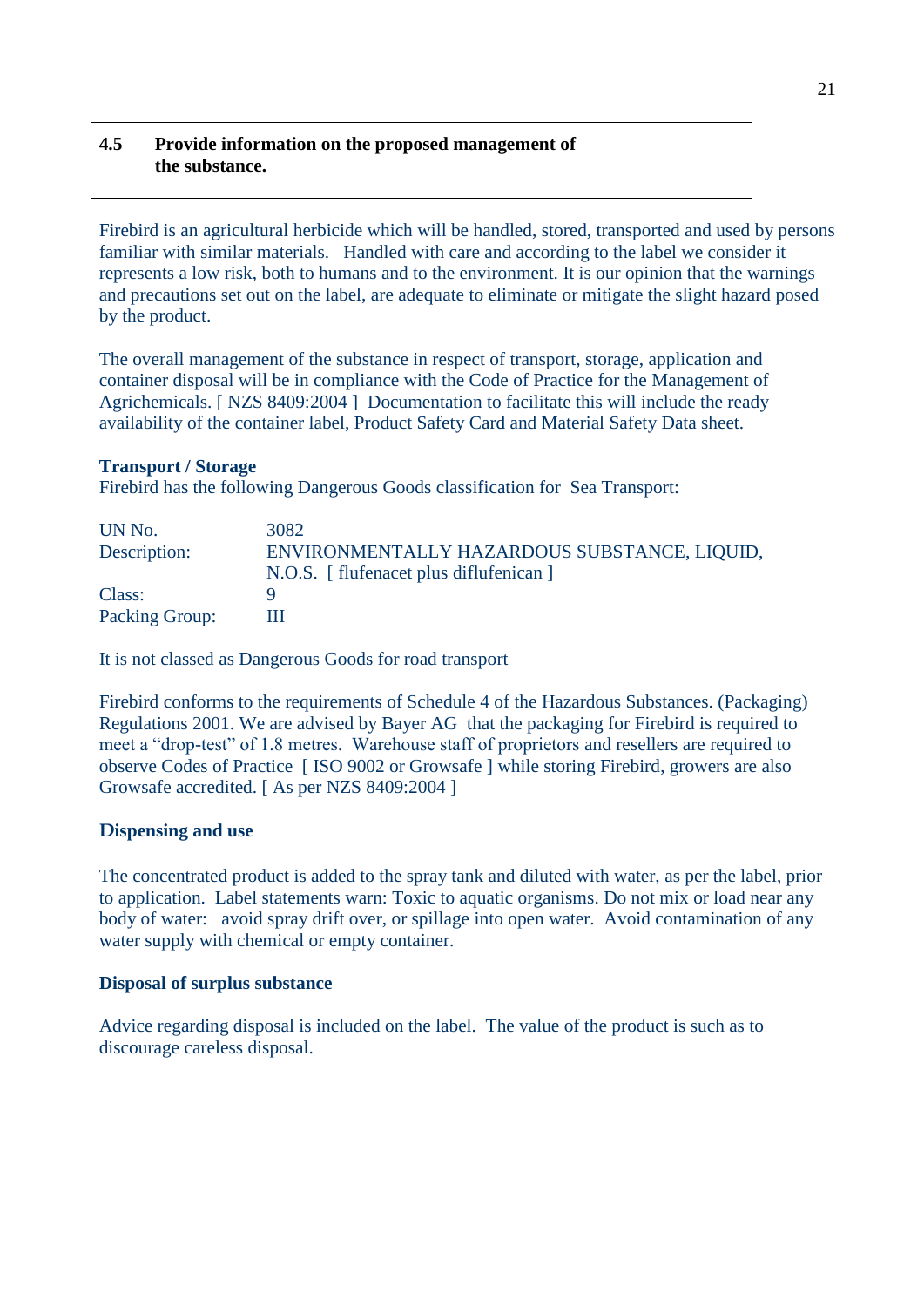### **4.6 Provide an overall evaluation of the combined impact of all of the risks, costs and benefits set out in sections 4.2, 4.3 and 4.4.**

|                | <b>Risk</b>       | At risk       | Probability | Degree of      | Risk score $=$ | Level of        | Level of   |
|----------------|-------------------|---------------|-------------|----------------|----------------|-----------------|------------|
|                |                   |               | of          | effect         | probability x  | risk without    | risk with  |
|                |                   |               | occurrence  |                | $degree \$     | controls        | controls   |
| 1              | Oral              | End user      | 1           |                | 1              | negligible      | negligible |
|                | exposure          |               |             |                |                |                 |            |
|                |                   | Storeman      | 1           | 1              | $\mathbf{1}$   | negligible      | negligible |
| $\overline{2}$ | Dermal / eye      | End user      | 1           | $\mathbf{1}$   | 1              | negligible      | negligible |
|                | exposure          |               |             |                |                |                 |            |
|                |                   | Storeman      | 1           | 1              | 1              | negligible      | negligible |
| 3              | <b>Inhalation</b> | End user      | 1           | 1              | $\mathbf{1}$   | negligible      | negligible |
|                | exposure          |               |             |                |                |                 |            |
|                |                   | Storeman      | 1           | 1              | 1              | negligible      | negligible |
| $\overline{4}$ | Food residues     | Consumer      | 1           | 1              | 1              | negligible      | negligible |
|                | Water             | Fish          | 1           | $\overline{2}$ | $\overline{2}$ | low             | negligible |
|                | contamination     | invertebrates | 1           | $\overline{2}$ | $\overline{2}$ | 1 <sub>ow</sub> | negligible |
|                |                   | Aquatic       | 1           | $\overline{2}$ | $\overline{2}$ | low             | negligible |
|                |                   | plants        |             |                |                |                 |            |
| $\overline{5}$ | Soil              | Soil micro    | 1           | 1              | 1              | negligible      | negligible |
|                | contamination     | flora, fauna  |             |                |                |                 |            |
| 6              | Non-target        | Plants,       | 1           | 1              | 1              | negligible      | negligible |
|                | species           | animals       |             |                |                |                 |            |

### **4.6 Quantification Analysis of risks**

§ Scale:  $1 = Negligible risk.$  10 = Monitoring/ intervention required.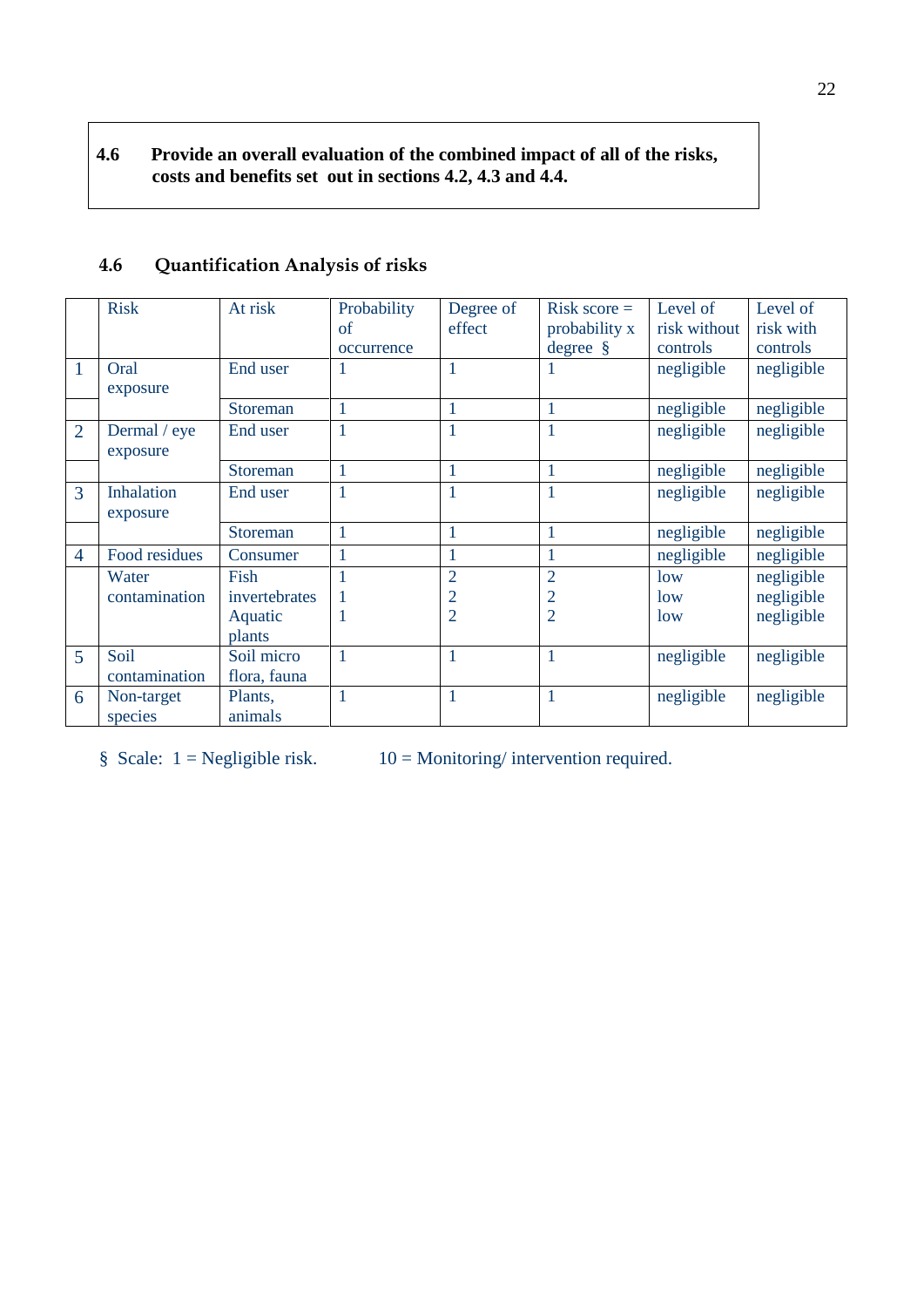**5.1 ERMA New Zealand is interested in whether this substance (or any of its components) has been considered by any other regulatory authority in New Zealand or by any other country.**

Firebird is registered in Europe and the USA.

It is also being submitted to the ACVMG for registration under the ACVM Act.

**Section 6.1 Glossary**

#### **Section 7.1 Name of the substance for the public register**

Firebird ®

#### **Section 7.2 Purpose of the Application, for the public register**

To import or manufacture Firebird, an agricultural herbicide containing 400 g/l flufenacet, plus 200 g/l diflufenican, in the form of a suspension concentrate, for the control of annual grass and broad-leaved weeds in winter wheat and barley.

### **7.3 Use Category**

| Main Category            | 3  |
|--------------------------|----|
| <b>Industry Category</b> |    |
| Function/Use             | 38 |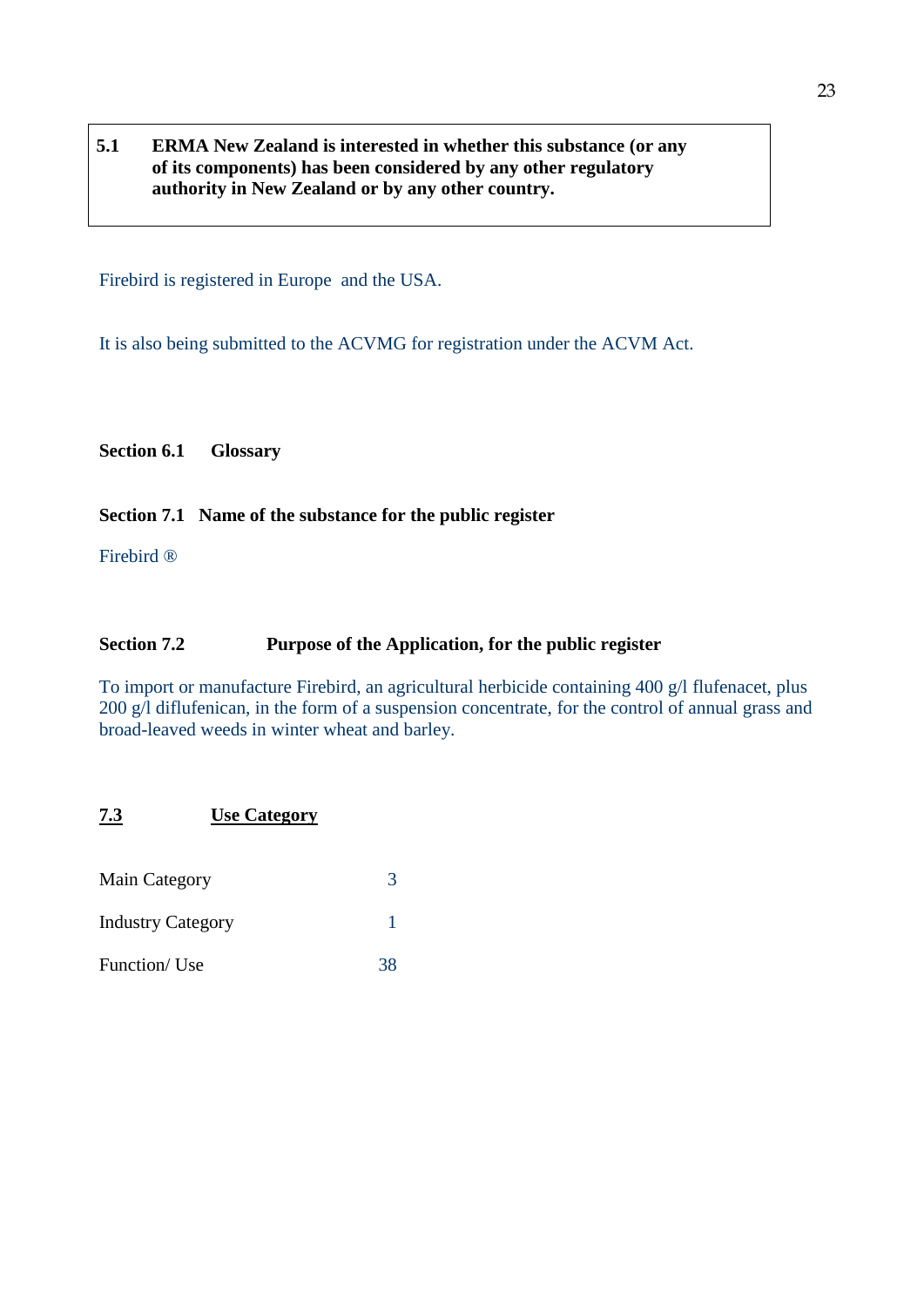#### **Section 7.4 Executive Summary**

The application is to seek approval to import Firebird, an agricultural herbicide containing 400 g/litre flufenacet, plus 200 g/litre diflufenican, in the form of a suspension concentrate, intended for the control of annual grass and broad-leaved weeds in winter wheat and winter barley.

Firebird is recommended for application to winter wheat and winter barley for the control of annual grasses and broad-leaved weeds. A single application per crop, or per season, is recommended at a standard application rate of 300 ml. product per hectare. ( equivalent to 120 g. flufenacet, 60 g. diflufenican ).

Our estimation of the hazard classification of Firebird is as follows:

#### **6.1D, 6.5B, 6.9B, 9.1A**

With normal care during handling and application, and the observance of label directions we believe the risks to users, consumers, bystanders and the environment are negligible.

In our judgement the importation and use of Firebird will not adversely affect the natural resources of the flora, fauna, waterways, land and culture of the indigenous Maori.

Following importation Firebird will be handled, stored and transported by trained personnel, experienced in the safe management of hazardous substances. The overall management of the substance in respect of transport, storage, application and container disposal will be in compliance with the Code of Practice for the Management of Agrichemicals. [ NZS 8409:2004 ] Documentation to facilitate this will include the ready availability of the container label, Product Safety Card and Material Safety Data sheet.

In summary, the benefits of Firebird are:

Effective early control of annual grasses and most of the important broad-leaved weeds in winter wheat and winter barley.

Unique combination of Diflufenican and flufenacet provides a non-IPU based herbicidal option.

Permits flexible timing of application from pre-emergence to early post emergence of crop and weeds. ( Early control of weeds favours improved crop growth )

Safe on all varieties of winter wheat and winter barley.

An easy and inoffensive product to use: an low odour suspension concentrate.

The very low dose rate, 300 ml / hectare reduces environmental contamination and packaging waste.